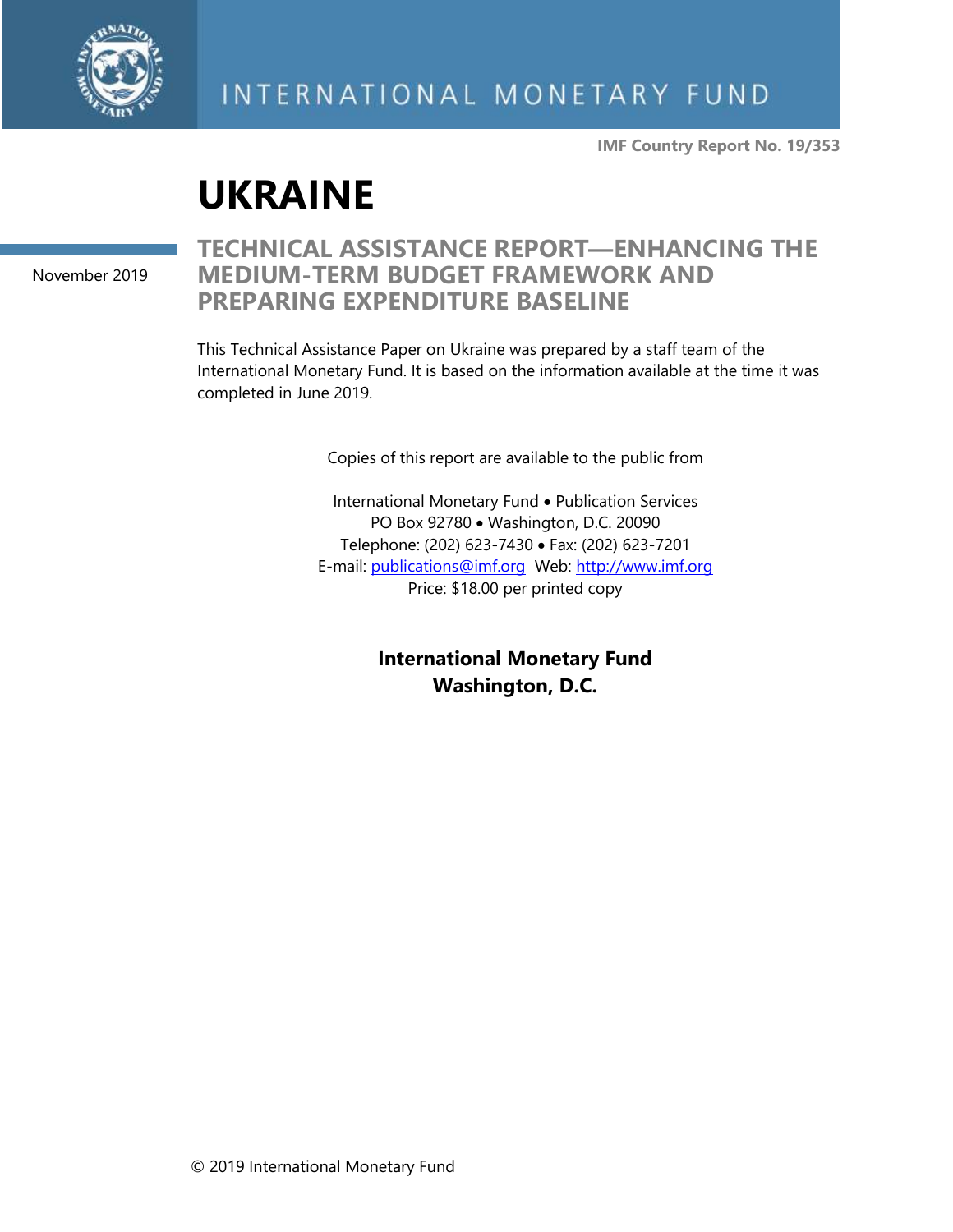## **Ukraine Enhancing the Medium-Term Budget Framework and Preparing Expenditure Baselines**

Amanda Sayegh, Michelle Stone, Jason Allford, and Balazs Romhanyi



**Technical Report**

**August 2019**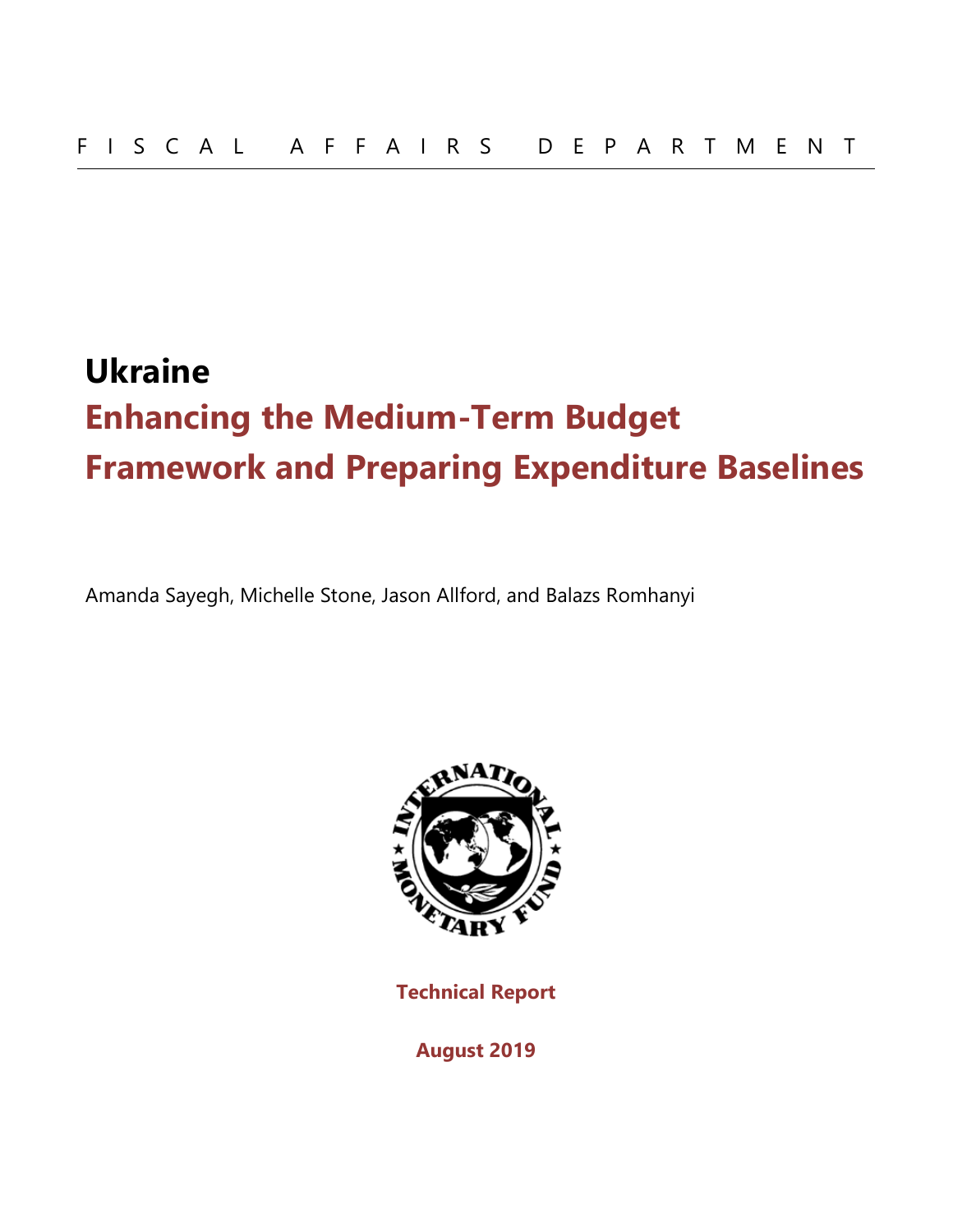## **CONTENTS**

|                                                                                                      | 5  |
|------------------------------------------------------------------------------------------------------|----|
|                                                                                                      |    |
|                                                                                                      |    |
|                                                                                                      |    |
|                                                                                                      |    |
|                                                                                                      |    |
|                                                                                                      |    |
|                                                                                                      |    |
|                                                                                                      |    |
|                                                                                                      |    |
| III. PREPARING BASELINES IN SELECT LINE MINISTRIES __________________________________ 25             |    |
|                                                                                                      |    |
|                                                                                                      |    |
|                                                                                                      |    |
| <b>BOXES</b>                                                                                         |    |
| 1.1. Technical Adjustment Approaches in Selected Countries __________________________________11      |    |
|                                                                                                      |    |
|                                                                                                      |    |
| 2.2. Illustrative Example of Applying Price and Volume Changes________________________________21     |    |
|                                                                                                      |    |
|                                                                                                      |    |
| 2.4. Potential Roles of MoF Line Departments in Supporting Baseline Forward Estimates and            |    |
|                                                                                                      | 25 |
| <b>FIGURES</b>                                                                                       |    |
|                                                                                                      |    |
| 2.2. Illustrative Comparison of Expenditure Baselines and Ceilings________________________________19 |    |
| <b>TABLES</b>                                                                                        |    |
|                                                                                                      |    |
|                                                                                                      |    |
| <b>ANNEXES</b>                                                                                       |    |
| I. Example Tools, Techniques and Approaches for Conducting Spending Analysis _______________30       |    |
|                                                                                                      |    |
|                                                                                                      |    |
|                                                                                                      |    |
|                                                                                                      |    |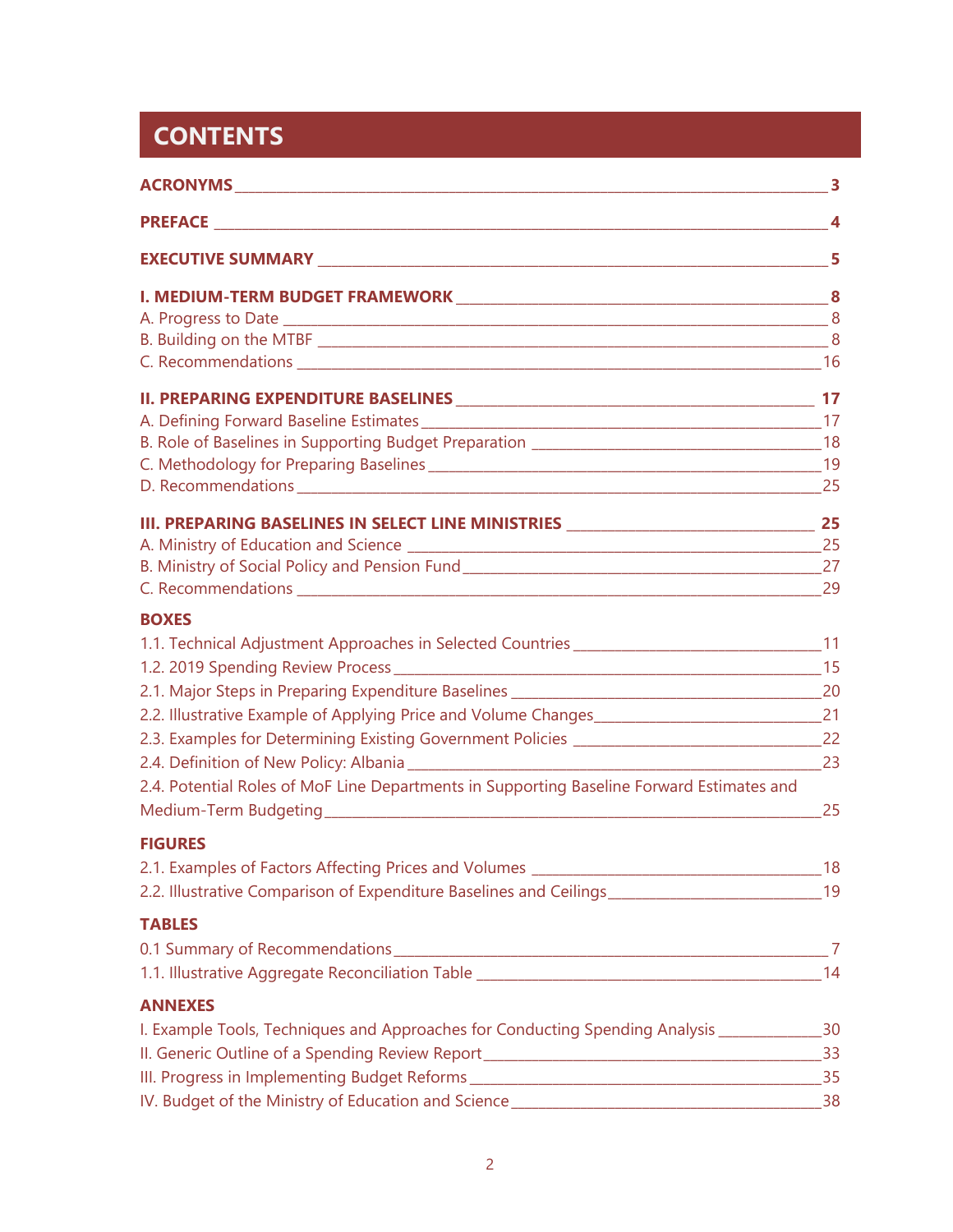## **ACRONYMS**

| <b>BCU</b>  | <b>Budget Code of Ukraine</b>              |
|-------------|--------------------------------------------|
| CD          | <b>Capacity Development</b>                |
| CMU         | Cabinet of Ministers of Ukraine            |
| FAD         | <b>Fiscal Affairs Department</b>           |
| IMF         | International Monetary Fund                |
| <b>KSU</b>  | Key Spending Unit                          |
| LМ          | Line Ministry                              |
| <b>MEDT</b> | Ministry of Economic Development and Trade |
| MoF         | Ministry of Finance                        |
| <b>MTBF</b> | Medium-term Budget Framework               |
| <b>PFM</b>  | <b>Public Financial Management</b>         |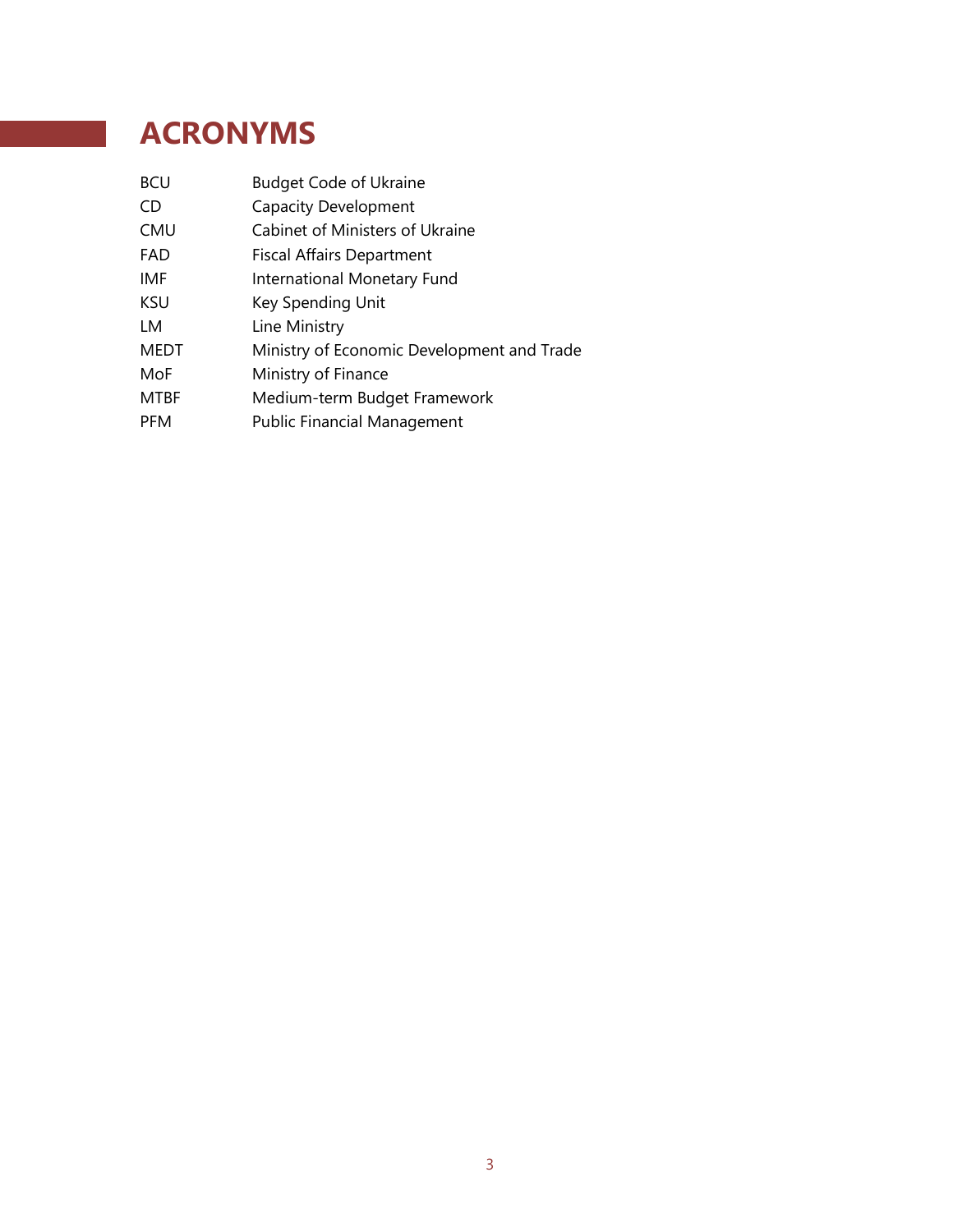## **PREFACE**

A team from the IMF's Fiscal Affairs Department (FAD) visited Kiev, Ukraine during June 5 to 17, 2019 to assist with strengthening budget preparation and preparation of expenditure baseline estimates. The FAD team consisted of Amanda Sayegh and Michelle Stone (both FAD), Jason Allford (FAD expert), and Balazs Romhanyi (the IMF's PFM resident advisor to Ukraine).

During the visit, the FAD team met with: Ms. Oksana Markarova (Finance Minister); Mr. Yuriy Dzhygir (Deputy Finance Minister); Mr. Volodimir Lozitskiy (State Budget Director); Ms. Oleksandra Betliy (Chief Economist); Mr. Mikhalo Bossak (Division Chief State Budget Planning); Mr. Oleksiy Zhak (Director General for Strategic Planning); Mr. Andrey Savenko (Head of the Fiscal Risk Management Division); Ms. Svetlana Rovachiuk (Deputy Director of the Department for Social Policy); Mr. Romanyi Yermoich (Head of Department of Humanitarian Expenditures); Mr. Serhiy Martsenyuk (Deputy Head of the Directorate of Local Government Planning) and other senior officials from the Ministry of Finance.

The FAD team also met: Mr. Pavlo Khobzey (Deputy Minister) and other senior officials of the Ministry of Education and Science; Mr. Mykola Shambir (Deputy Minister) and senior officials from the Ministry of Social Policy; and Ms. Lilia Pukhliy (Deputy Director) and Ms. Svitlana Galchyschak (Head of Planning, Projecting and Methodology) from the Pension Fund. In addition, the team met with representatives from the European Union Delegation to Ukraine and the World Bank.

The FAD team would like to thank the authorities and other participants for their collaboration during the mission. The team is also extremely grateful for the support given by staff at the IMF Office, in particular to Mr. Ihor Shpak for his excellent support in coordinating the mission. The team is also grateful to Ms. Lisa Snegireva, Mr. Serhiy Kolesnyk, and Mr. Viktor Verhun, for their excellent interpretation and translation efforts during the visit.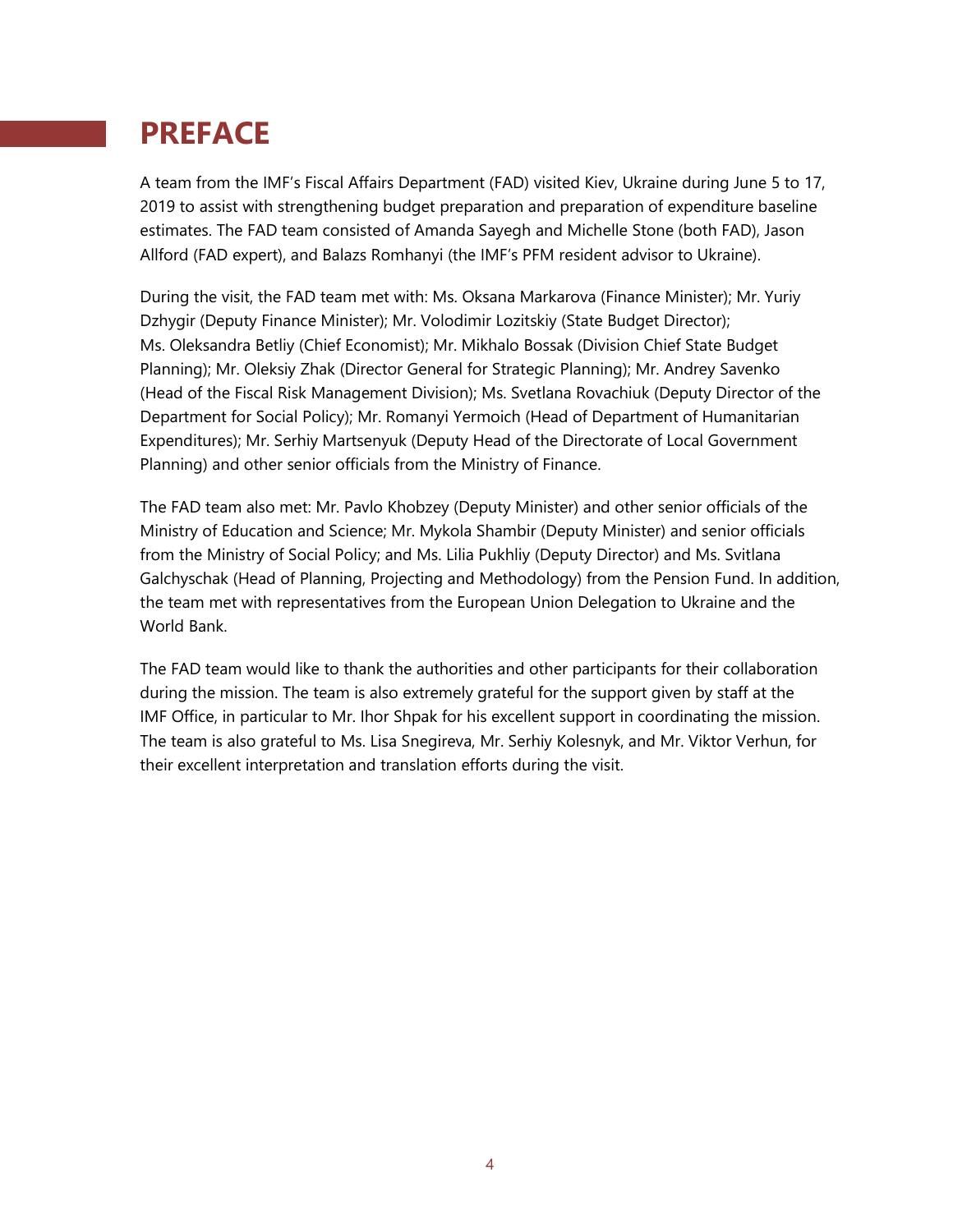## **EXECUTIVE SUMMARY**

Ukraine has made good progress over the past three years in implementing reforms to strengthen medium-term budget planning and improve the quality of public spending. Following amendments to the Budget Code in late 2018, a medium-term budget framework (MTBF) has been adopted. A Budget Declaration, covering 2020 to 2022 was submitted to Cabinet, outlining medium-term fiscal prospects and expenditure ceilings for key spending units. To strengthen accountability and spending outcomes, multi-year performance targets for programs were included in the Budget Declaration and spending reviews have been initiated in five ministries. Still, there are several technical aspects of MTBF implementation that, if not handled carefully, have the potential to undermine the effectiveness of these important reforms.

#### **Supporting an Effective Medium-term Budget Framework**

There is a need to clarify the circumstances under which technical adjustments to expenditure ceilings will be permitted. It may not be realistic to expect that line ministries will be able to absorb all deviations in macroeconomic parameters in all circumstances. Clarifying the process and limiting the technical adjustments that will be permitted, will help bolster credibility and ensure line ministries are better able to plan their budgets and comply with their ceilings. The report sets out some principles for adopting technical adjustments in Ukraine and provides examples of approaches followed in other countries.

While the inclusion of a contingency provision (termed fiscal space) in the budget is prudent, it will be important that it is well communicated and strongly defended. There is a risk that the provision will be seen as a general policy reserve, which can undermine budget discipline and disincentivize medium-term planning. To guard against this, the Ministry of Finance should clearly communicate that the provision is not available for allocation to new proposals as part of the annual budget process and will only be used to accommodate technical adjustments and unforeseen and unavoidable expenditures that are not able to be absorbed by line ministries.

There is also a need to strengthen the information base for budget decision making. The updated 2020 budget instructions prepared by the Ministry of Finance are a good start and should be strengthened in future years. In particular, line ministries should be required to separately identify in their budget proposals those changes that are due to movements in baseline expenditures from new policy requests.

The Budget Declaration submitted to the Cabinet is a significant step forward and contains many sound elements of a medium-term budget document. The Ministry of Finance should continue to expand its content in future years to better explain the basis of fiscal plans and improve transparency. Key enhancements include providing greater explanation on the main drivers of the medium-term macroeconomic and fiscal projections, reporting on compliance with fiscal rules, and further expanding the fiscal risk statement.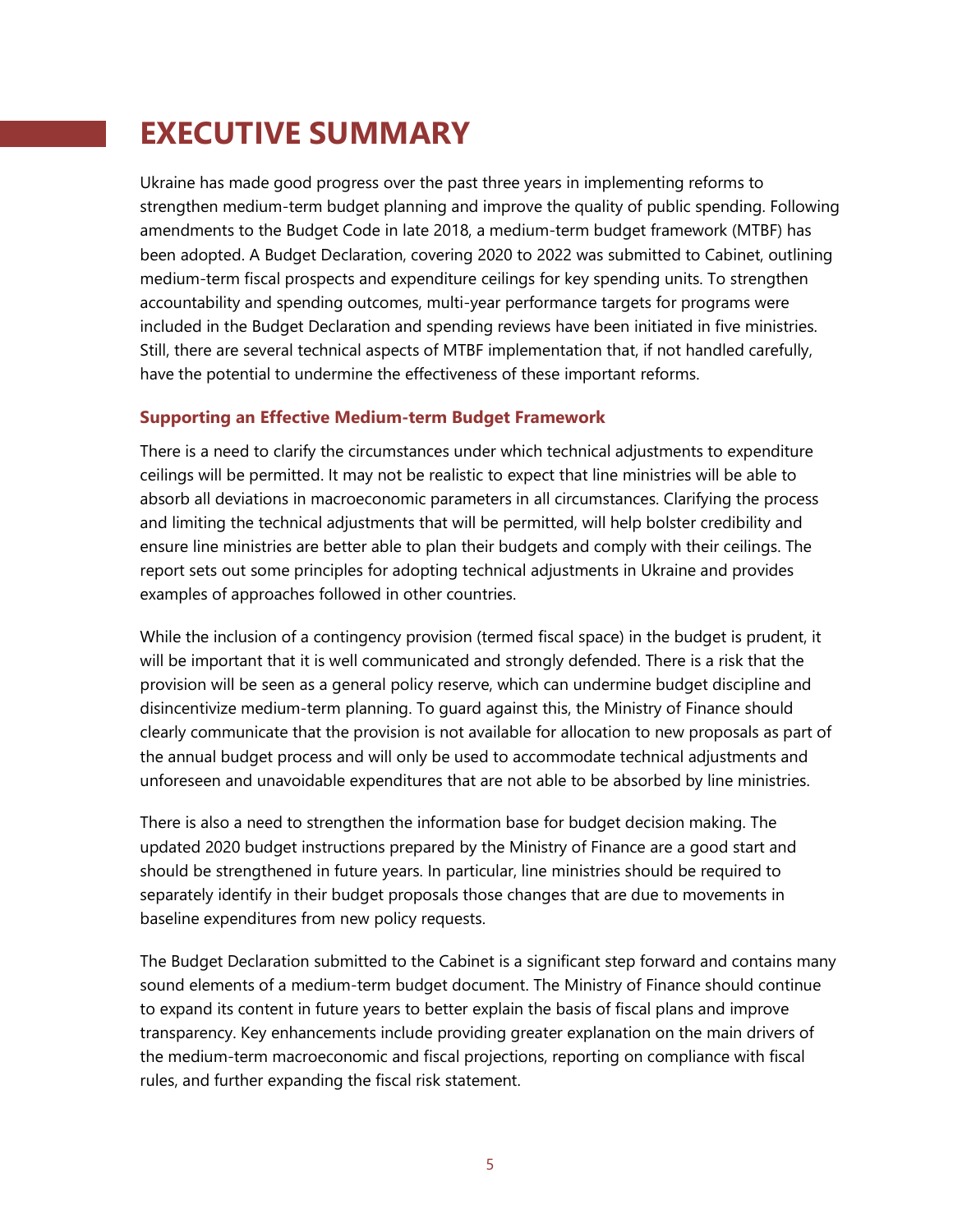Medium-term budget planning is being complemented by an annual spending review process. The approach adopted for the 2019 reviews incorporates many good elements. Importantly, it envisages a stronger role for the Ministry of Finance in steering the process, more diversity in the composition of working groups, utilization of independent expertise, and a minimum requirement for presentation of reform options. To ensure tangible results are realized, it will be important that working groups specify detailed work plans with clear milestones for delivery and agree the format for final reports. Ministerial coordination meetings should also take place at key stages in the process to monitor progress and ensure that policy options being developed are of an appropriate level of ambition.

#### **Developing Forward Baseline Expenditure Estimates**

Forward expenditure baseline estimates are a key tool to support medium-term budgeting. Expenditure baselines are bottom-up estimates, prepared by each ministry, of the future costs of delivering existing policies. They help: inform how much room is available for new policies or the size of adjustments required to comply with fiscal rules and expenditure ceilings; serve as benchmarks against which to measure the fiscal impact of new policies; identify sources of fiscal pressure; and facilitate budget negotiations, in part by focusing discussions on policy changes.

Credible and robust expenditure baselines will take time to develop and the Ministry of Finance will need to play a central role. Preparation of a Ministry of Finance instruction outlining the approach to developing expenditure baselines would help develop capability and understanding across government and ensure consistency in approach.

The FAD team worked with two spending units—the Ministry of Education and Science and the Pension Fund within the Ministry of Social Policy—to review and refine the approach to developing expenditure baselines in select areas. The two ministries appear to have the capability to prepare expenditure baselines with the right instructions. This baseline information should be used to assess the affordability of their spending plans within the budget ceilings. There is also further work that can be done on validating and developing expenditure projection models.

Table 0.1 contains a summary of recommendations and indicative timeframes for their implementation.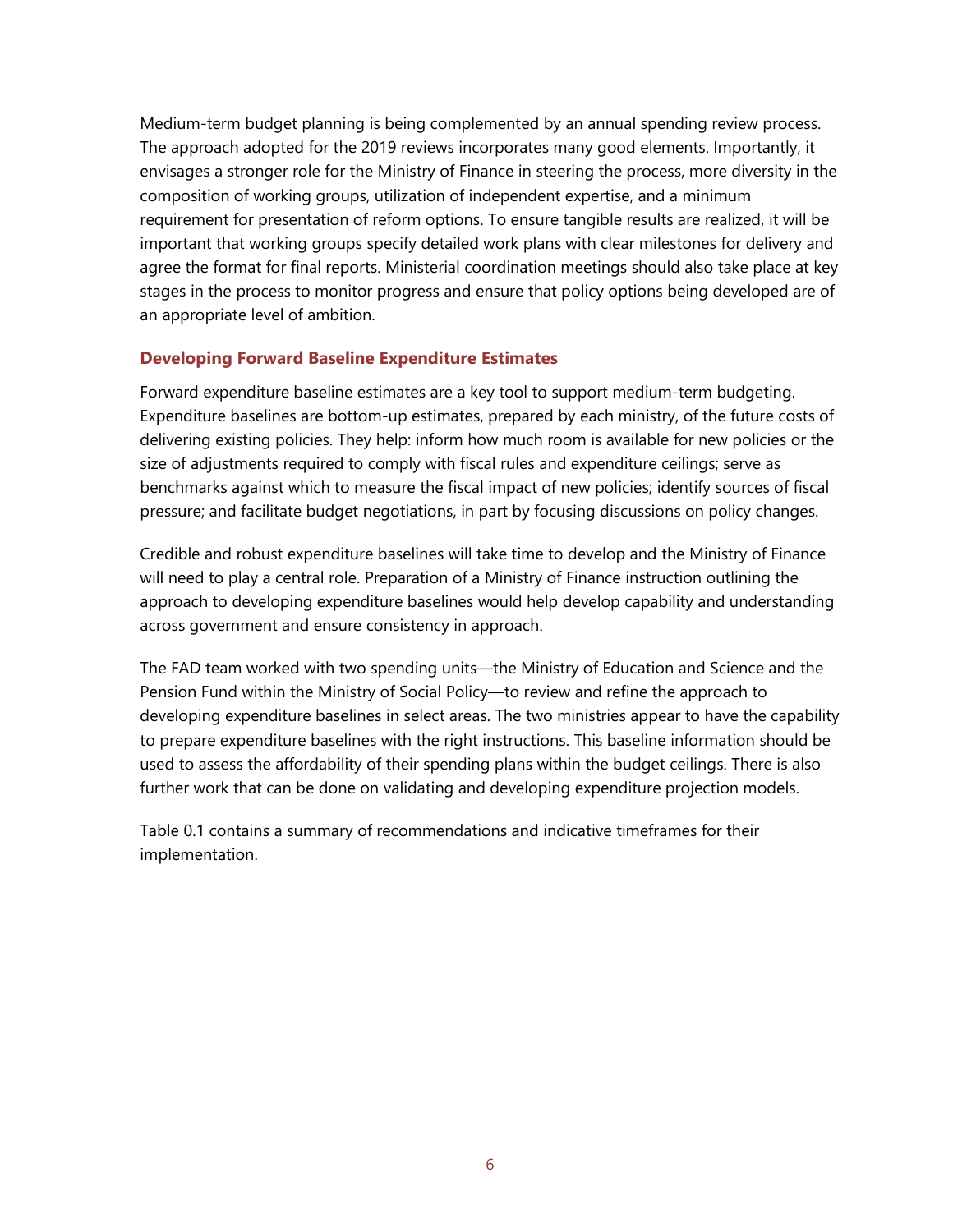| No. | Recommendation                                                                                                                                                                                                          | <b>Timeframe</b>                  | <b>Responsibility</b>                  |
|-----|-------------------------------------------------------------------------------------------------------------------------------------------------------------------------------------------------------------------------|-----------------------------------|----------------------------------------|
| 1.1 | Enhance the MTBF by:<br>(a) clarifying the approach for technical adjustments;<br>(b) defining the purpose of 'fiscal space'; and<br>(c) updating budget instructions.                                                  | Mar-2020<br>Immediate<br>Jan-2021 | MoF, BD                                |
| 1.2 | Further improve the content of the Budget<br>Declaration.                                                                                                                                                               | Jun-2020                          | MoF, BD, FRMD                          |
| 1.3 | Enhance the spending review guidelines.                                                                                                                                                                                 | End-2019                          | <b>BD</b>                              |
| 2.1 | Prepare guidelines for the preparation of forward<br>baseline estimates that support the development of a<br>consistent approach.                                                                                       | Jul-2020                          | BD, MoF Line<br>Departments<br>and LMs |
| 3.1 | The Ministry of Education and Science should further<br>develop forward estimates to allow for regular<br>assessment of the affordability of its programs and<br>subventions within budget ceilings.                    | Ongoing                           | <b>MES</b>                             |
| 3.2 | The Ministry of Education and Science and the<br>Ministry of Social Policy should analyze the sources<br>of errors in their projections.                                                                                | Ongoing                           | MES and MSP                            |
| 3.3 | The Ministry of Education and Science and the<br>Ministry of Social Policy should increase their use of<br>demographic data and projections, including for<br>periodic longer-term modelling of pension<br>expenditure. | End-2021                          | MES and MSP                            |

#### **Table 0.1 Ukraine: Summary of Recommendations**

Note: MoF-Ministry of Finance; BD-Budget Department; FRMD-Fiscal Risk Management Division; LMs-Line Ministries; MES-Ministry of Education and Science; MSP-Ministry of Social Policy.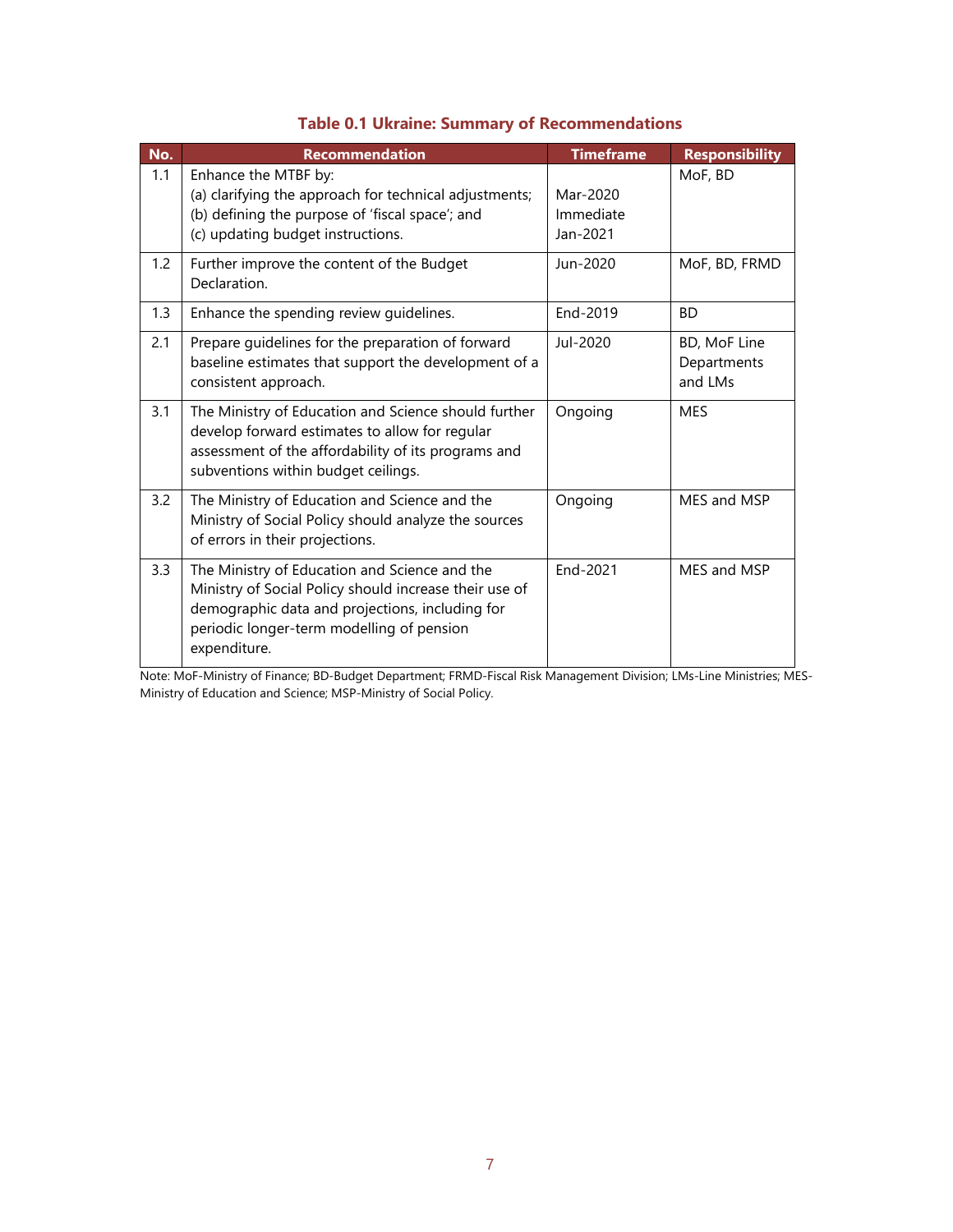## **I. MEDIUM-TERM BUDGET FRAMEWORK**

### **A. Progress to Date**

**1. A medium-term budget framework (MTBF) was adopted by the Government in 2019.** Following amendments to the Budget Code of Ukraine (BCU) in December 2018, the Government has begun implementation of a three-year MTBF. New budget instructions were developed and issued to line ministries (LMs) in January 2019, along with revised templates for submitting requests for additional budget funding. A 2020 Budget Declaration has been prepared setting out the medium-term macroeconomic and fiscal projections, expenditure ceilings (for both their general and special funds) and key performance objectives for key spending units (KSUs). The Budget Declaration was submitted to the Cabinet of Ministers of Ukraine (CMU) in June but had not yet been discussed at the time of the FAD mission.

**2. With a view to improving budget performance, the government has also defined performance indicators and medium-term targets for programs.** The draft Budget Declaration details the main policy objectives to be achieved under each major spending area and sets out key performance indicators for government programs, which KSUs will be asked to report against. For each indicator, specific targets are set for the budget and forward years. There are around one to four indicators for most programs, which are generally a mix of inputs and outputs, although some programs also have outcome indicators. Although the system of performance indicators is not new in Ukraine, it is a novelty to plan specific targets for each of these over a multi-year horizon.

**3. The Government has also initiated a second round of spending reviews aimed at improving the quality of public expenditure.** The December 2018 amendments to the BCU mandate annual spending reviews. For 2019, these have been established in five ministries education, health, energy, social policy and agriculture. [1](#page-8-0) Sub-components of expenditure have been identified for each area, covering around one-fifth of total government expenditure. The stated objective of the reviews is to improve the efficiency and effectiveness of expenditure, with any savings identified to be redistributed within the spending area under review. The Ministry of Finance (MoF) has also developed organizational and methodological principles (henceforth 'guidelines') to help guide the conduct of the spending reviews. Working groups have been established and are due to submit their final reports by December 1, 2019.

### **B. Building on the MTBF**

#### **Strategic Phase of the Budget Preparation Process**

**4. The strategic phase of the 2020 budget process was constrained by several factors.**  Some of these are because this is the first year of implementing the full-fledged MTBF. For

<span id="page-8-0"></span> <sup>1</sup> CMU, No. 211 of March 2019.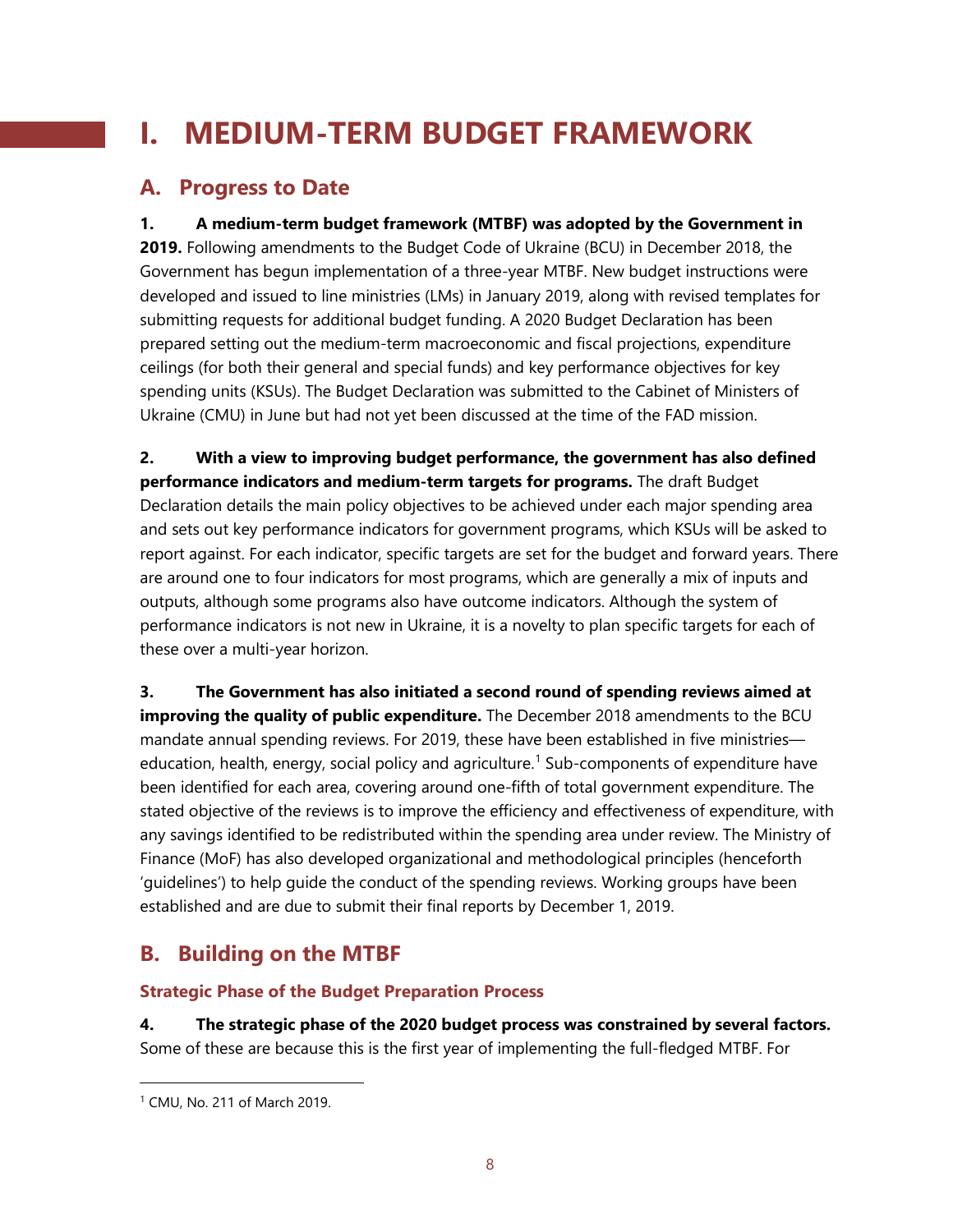example, the Budget Directorate was engaged in developing new instructions and guidelines while also implementing the budget process in parallel. And LMs are still grappling with what it means to prepare a medium-term budget. Partly as a result, budget submissions were not always of a sufficient quality to meet the requirements of the MTBF. Further, several key parameters, including decisions on projections for the minimum wage, were finalized late in the process and a lot of time was spent reconciling the central forecast scenario. As a result, there was limited time to discuss and negotiate ceilings prior to their finalization and inclusion in the Budget Declaration, with those discussions that did take place largely occurring at the technical level.

### **5. Budget preparation is largely taking place in the absence of upfront strategic guidance on the government's priorities and objectives.** As discussed in the January 2019 FAD technical report, the strategic planning process is not well integrated with the budget process. This will take time to address. While the Budget Declaration is intended to be consistent with key strategic and program documents, a strategic discussion on priorities amongst ministers at the outset of the budget process may help to better guide negotiations on expenditure ceilings.

#### **6. Further, strengthening the information provided in budget submissions could better support budget decision making.** KSUs do not distinguish between additional funding requests to meet the costs of delivering existing programs at current service levels, and those that expand the scope of existing programs. This distinction is essential to effectively manage the MTBF and would better support strategic resource allocation decisions. Ideally, budget submission templates would require KSUs to present, for each program, the reductions or increases in funding that are required to:

- Meet the costs of delivering current programs at existing service levels, setting out the parameters on which those were based and an explanation of the drivers (e.g. changes in beneficiary numbers from previous estimates);
- Take account of legislative changes to existing programs or legislation introducing new programs; and
- Meet the costs of new policy proposals being put forward by the KSU for consideration that either change the scope or design of current programs or introduce new policies, along with a description of their policy rationale and expected outcomes.

**7. Formally requiring this information would ensure that it is provided and prepared on a consistent basis.** Some parts of the MoF are already seeking this type of information, but not all have strong and cooperative relationships with LMs that make obtaining this information straightforward. Including the requirement in budget forms would also ensure that a consistent approach is being taken across government.

**8. Significant effort has gone into defining medium-term performance targets at the program level, and there is merit in formalizing this process.** Performance targets have been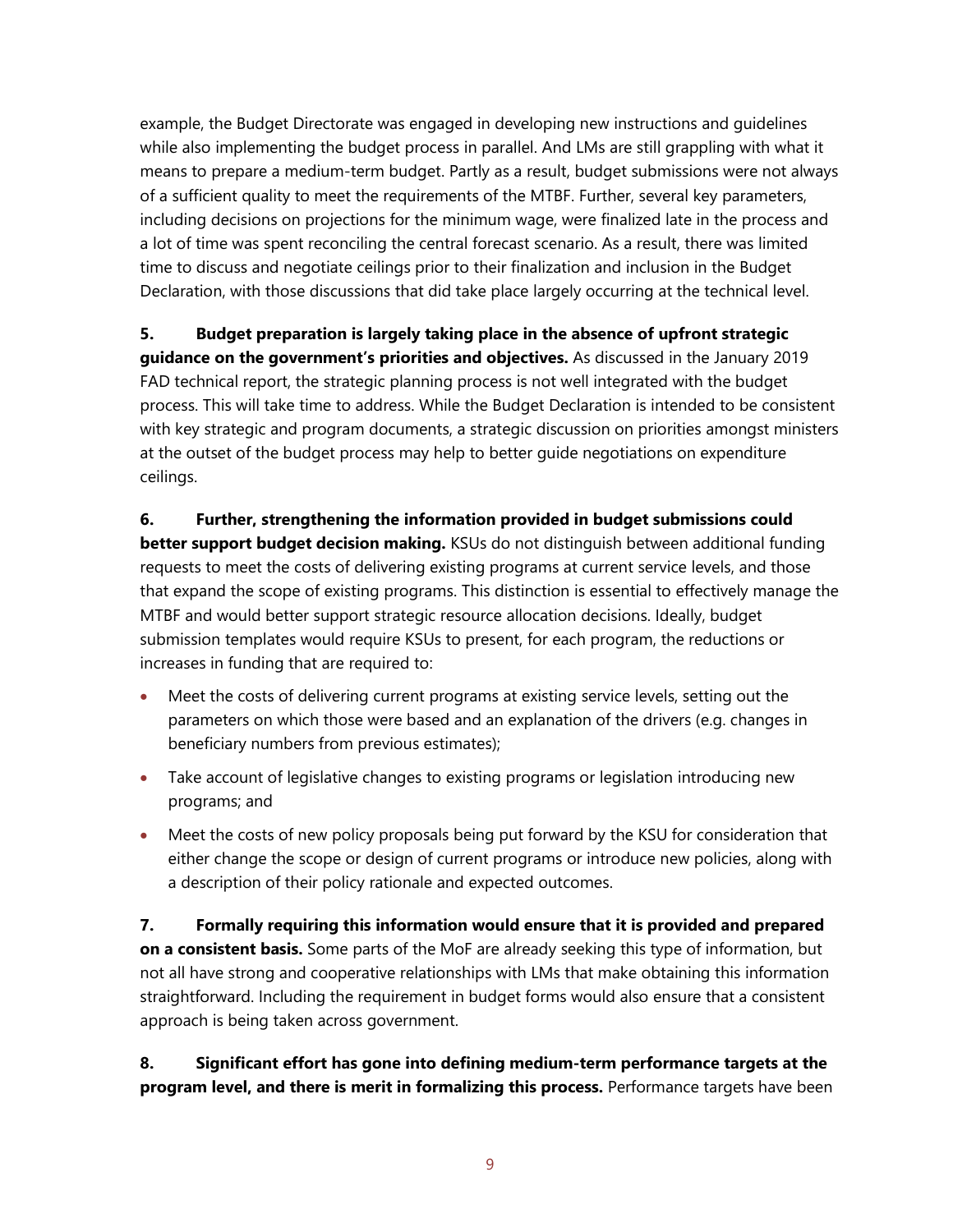agreed at the technical level between the MoF and each KSU. The MoF intends to formalize the process in future years to underpin accountability. As part of this process, the MoF has a role in ensuring indicators are measurable, relate to the capacities of the program, and that the system of indicators is coherent. The spending reviews will also provide an opportunity to review targets of the spending areas selected. Future budget forms will also need to be amended to capture the changes to targets that would result from any new proposals in LM budget submissions.

#### **Technical Adjustments to Expenditure Ceilings**

**9. Further clarity is required in coming months on the circumstances under which technical adjustments to expenditure ceilings will be permitted.** The BCU (Article 33) permits changes in expenditure ceilings to take account of both revisions to macroeconomic parameters and new legislation.<sup>[2](#page-10-0)</sup> However, there is a need to clearly define those circumstances under which changes in certain macroeconomic parameters will be permitted to automatically flow through to the updated calculation of expenditure limits. The more clarity there is around permitted adjustments, the better able KSUs will be to plan and comply with their expenditure ceilings, particularly in those instances where they will be required to absorb the impacts. It will be important to address this soon, as the issue may arise during preparation of the 2020 annual budget law, if parameters are updated.

**10. It may not be realistic for KSUs to accommodate the impact of adverse changes in economic parameters in all circumstances over a long period.** For example, the MoF may not be in a position to accommodate large deviations in debt service costs, nor may it be desirable. As these adjustments can be volatile, a requirement to absorb them could result in sharp year-on-year adjustments in other categories of expenditure. For this reason, several countries have adopted approaches that allow certain categories of expenditure to vary in line with pre-defined indicators (see Box 1.1).

**11. Defining the circumstances under which any technical adjustments will be permitted will be essential to the credibility of the MTBF.** Previous FAD reports have discussed various options for technical adjustments including defining a set of indicators (e.g., the exchange rate) or categories of expenditures (e.g., interest payments or unemployment benefits) for which adjustments will be allowed.<sup>[3](#page-10-1)</sup> Adopting such an approach, reinforces the principle that budgets are fixed in policy terms, and will only be adjusted based on certain predetermined technical rules. It also ensures that a consistent approach is adopted across KSUs.

<span id="page-10-0"></span> $2$  Under the BCU, expenditure ceilings for the Special Fund will automatically adjust in line with the revenue sources that finance those expenditures. FAD has previously advised that earmarking of revenues to special funds should be limited to improve effectiveness of budget management.

<span id="page-10-1"></span><sup>3</sup> See FAD technical reports entitled: *Strengthening Public Financial Management* of May 2017, *Medium-term Budget Framework and Fiscal Risk Statement* of July 2017 and *Strengthening Budget Formulation and Fiscal Risk Management* of January 2019.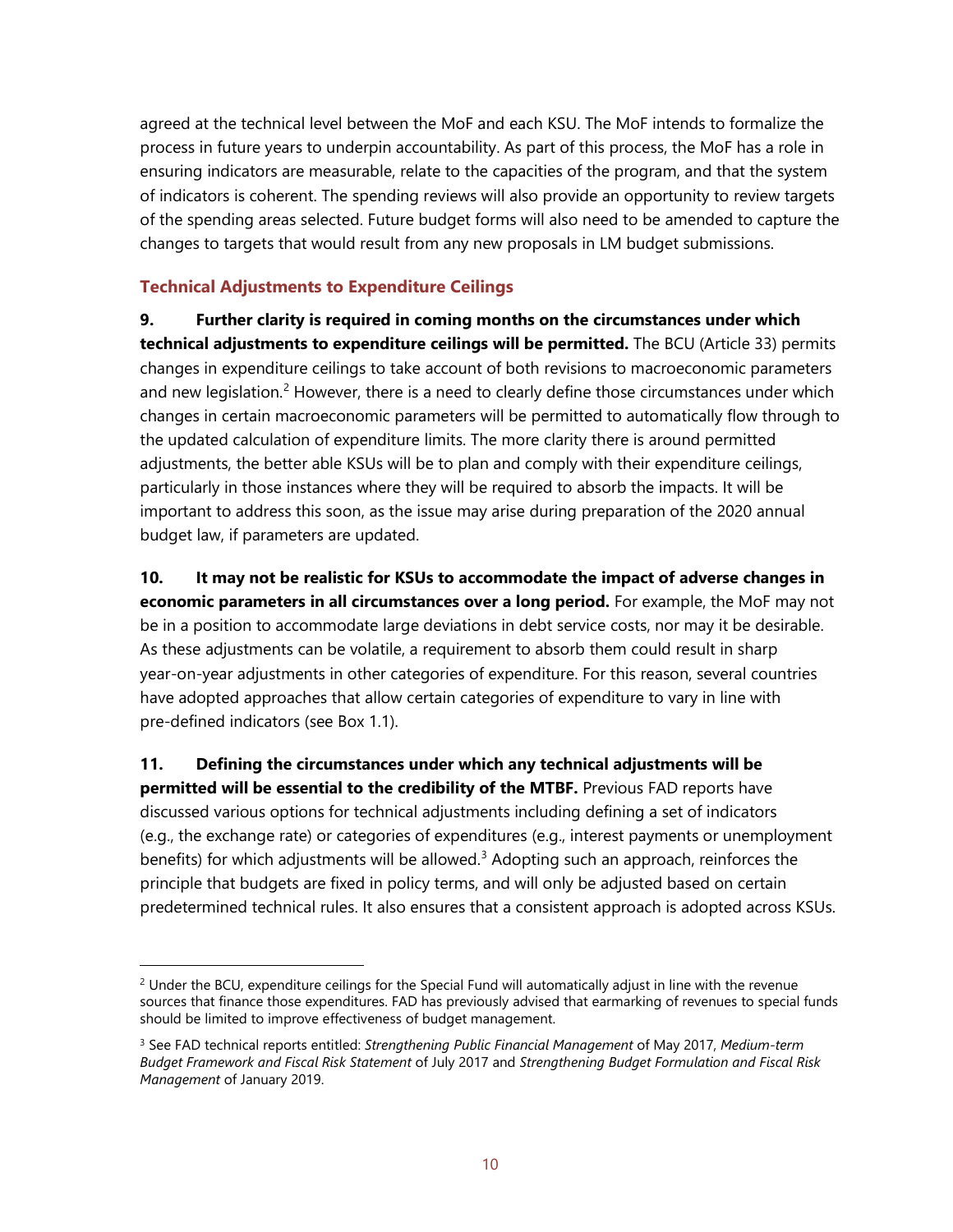The 'fiscal space' provision in aggregate expenditures (see sub-section below) allows for these adjustments up to a point, without compromising the overall fiscal framework.<sup>[4](#page-11-0)</sup>

**12. For Ukraine, it may be prudent to adopt a conservative approach at this stage to adjusting expenditure ceilings.** It will be important that technical adjustments are limited to factors that are genuinely beyond the control of government. The following could be considered but should only be adopted if the system of adjustment can work in a symmetric way, so that any savings on these budget items resulting from lower beneficiary numbers will not be retained by KSUs and spent on other purposes.

- Allowing technical adjustments for debt servicing payments that are impacted by changes in interest and exchange rates, as well as deviations in other payments that are highly dependent on exchange rates and which constitute a material share of a KSU's budget;
- Allowing for deviations in those payments that are automatically indexed to inflation or market wages under legal requirements (though not minimum wage or the minimum subsistence level set by the government);
- Some expenditures (e.g., pensions, family allowances) that depend on demographic variables might be linked to the relevant demographic driver. Sick pay or unemployment benefit which depend on labor market conditions might be allowed to vary.

#### **Box 1.1. Technical Adjustments in Selected Countries**

**Ireland**: cyclically-sensitive areas (e.g., unemployment benefits) and certain other expenditure categories are revisited each year in the light of updated economic forecasts. For these expenditures, if expenditure needs are smaller than the amount allocated, the difference is returned to the budget as a saving and cannot be reallocated by the relevant ministry to fund alternative activities. If the expenditure need is larger than the original allocation, then the appropriation will be adjusted.

**Austria**: ceilings for cyclically-sensitive items and some other special categories (about 20 percent of the budget) are not fixed but allowed to vary with pre-defined indicators. The Minister of Finance defines the spending categories for which flexible ceilings are set as well as the indicators for which they are permitted to be adjusted, through the adoption of a special regulation.

**United Kingdom:** Annually managed expenditures, which comprise around half of the budget, are allowed to vary. These expenditures are generally volatile, or demand driven, such as debt interest payments and social security payments. These expenditure allocations are adjusted on an annual basis in line with changes in certain parameters.

**13. A broader approach, which could be considered at a later stage as the system matures, is to consider technical adjustments for other rules-based programs.** Again, this would have the advantage of ensuring that adjustments work in both ways, so that KSUs neither win-nor-lose from changes in exogenous parameters that automatically impact their budget. A central technical reserve has several advantages over technical contingencies within individual

<span id="page-11-0"></span> <sup>4</sup> The Budget Declaration includes a provision in aggregate expenditures that is not yet allocated to individual expenditure ceilings.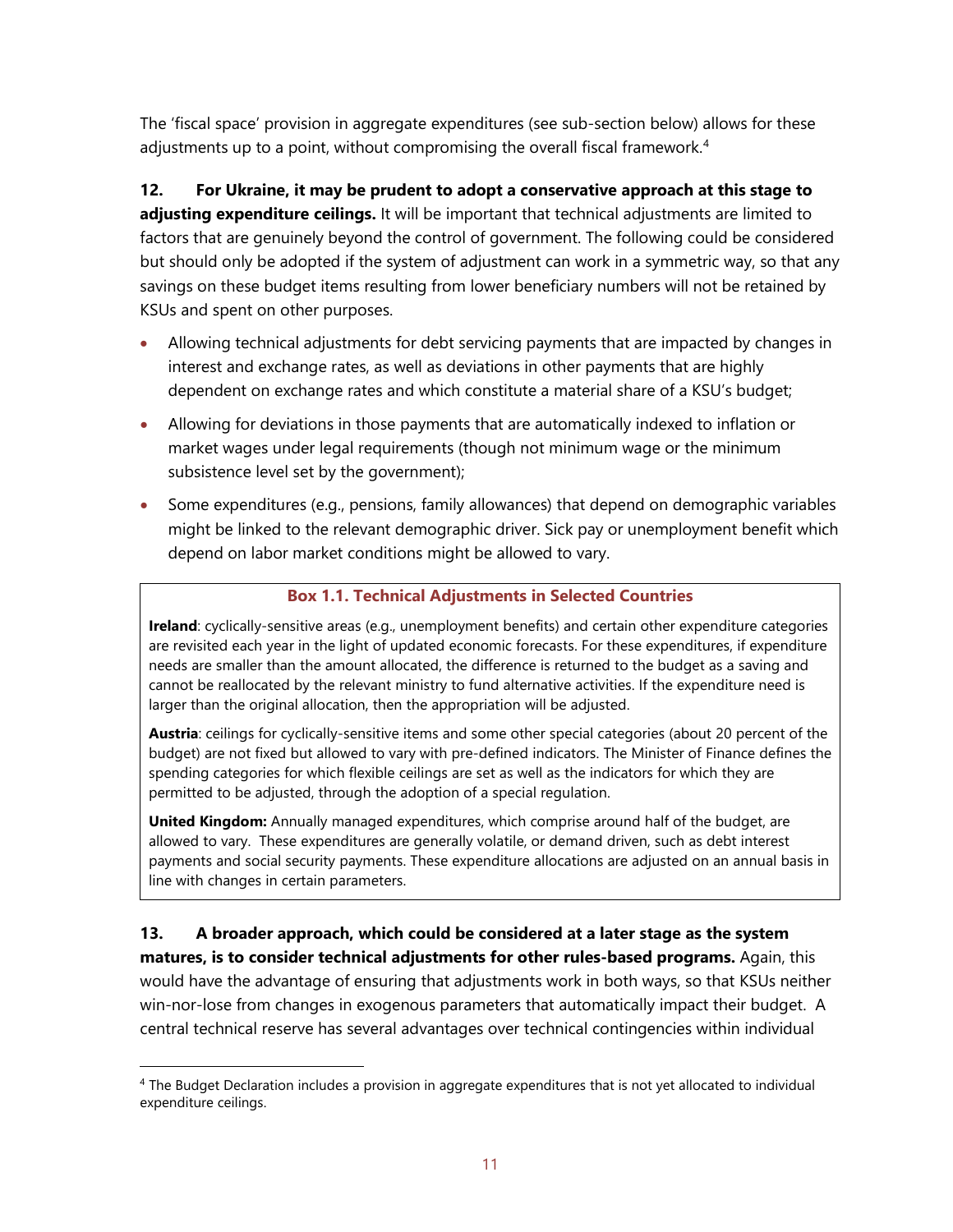programs (e.g., the education subvention), especially given the tendency to spend the latter on other purposes when it is not required to cover technical adjustments.

#### **Budget Contingency**

**14. The inclusion of a general expenditure contingency in the budget to cover costs from potential fiscal risk realization or technical adjustments is prudent.** An expenditure contingency (termed 'fiscal space') has been included in aggregate expenditure projections for the budget year and forward years but has not been allocated to individual KSUs. The size of the provision seems reasonable, but the third year, is higher than allowances generally included by other countries.<sup>[5](#page-12-0)</sup> This may be appropriate at the transition stage. Going forward, ideally these amounts would be adjusted in line with observed experience of the size of non-policy variations.

**15. However, the 'fiscal space' will need to be well-communicated and strongly defended.** There is a high risk that this will be seen primarily as a general policy reserve, which could undermine budget discipline and the incentives for medium-term planning by LMs. To guard against the risk of the fiscal space being eroded, the MoF should communicate to all stakeholders that it is not a general policy reserve and is not available for allocation to new policies as part of the annual budget process. For example, it could specify that the fiscal space will only be used to offset the impact of: unavoidable and unanticipated expenditures that genuinely could not be foreseen or accounted for at the time of preparation of the budget, and which cannot be absorbed within existing expenditure allocations. Ideally, such clarification would be added to the Budget Declaration prior to its submission to Parliament and detailed in the annual budget law.

**16. The rules for utilizing the fiscal space should also be specified and appropriate accountabilities around its use established.** The MoF intends to formalize the mechanism for allocating the fiscal space after observing experiences of various budget cycles. It will, however, be important that there are clearly specified authorities in place for accessing and allocating the fiscal space. It should be made clear, for example, whether the fiscal space can be allocated at the discretion of the MoF or require CMU approval. Further, to ensure appropriate accountability and transparency, it will also be important to ensure adequate ex-post reporting on how it is been allocated.

### **Budget Declaration**

**17. The 2020–22 Budget Declaration submitted to the CMU contained many elements of a sound medium-term fiscal strategy document.** The declaration incorporated several of FAD's previous recommendations and included: an overview of the objectives for fiscal policy; medium-term macroeconomic and fiscal projections; a discussion of fiscal risks; and expenditure

<span id="page-12-0"></span> $5$  The size of the fiscal space as a share of total other expenditures is 0.6 percent in 2020 (the budget year), 2.3 percent in 2021 and 6.2 percent in 2022. Generally speaking, contingency allowances across countries range between 1 and 4 percent of total expenditures, with progressively larger amounts included in forward years.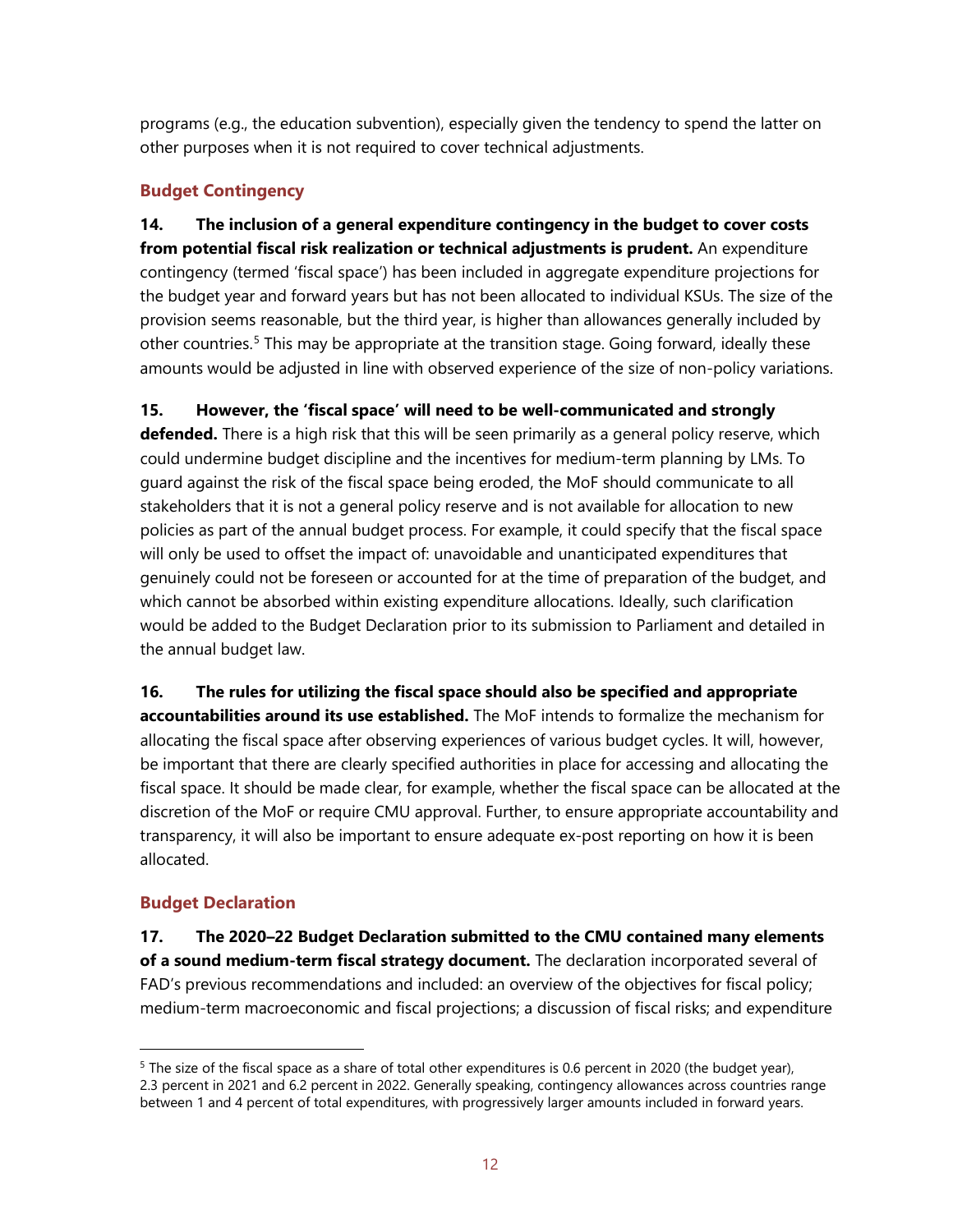ceilings for KSUs, their key performance indicators (KPIs), and a more detailed discussion of priorities within each major spending area. An explanatory note to the declaration also included details of how revenue and expenditure projections were derived with detailed breakdowns of the medium-term fiscal projections by major tax and expenditure category.

#### **18. Continuing to develop the declaration in future years will help to better explain the basis of fiscal plans and improve transparency.** The following enhancements would strengthen the document.

- Including a discussion of the government's fiscal rules and statement of whether the current projections are consistent with those rules in the overview. Several countries include a fiscal strategy statement or chapter in their budget documentation to describe the alignment of their fiscal plans with their fiscal targets and to help underpin credibility.<sup>[6](#page-13-0)</sup>
- Further elaborating on the components and drivers of the medium-term macroeconomic and fiscal projections, particularly for revenues. This can help to justify the current and mediumterm stance of fiscal policy, describe sources of budget volatility, and better explain the basis of fiscal plans. Incorporating these elements would require only minor amendments to the existing structure of the document.
- It would also be advisable to describe the basis for assumptions underpinning the fiscal forecasts and their uncertainty. For example, the assumption that the minimum wage will grow in the outyears (2021–22) by expected inflation suggests a significant fiscal risk from the public wage bill and social transfers given past trends.
- Further developing the assessment of fiscal risks as outlined below.

**19. Future Budget Declarations will also need to ensure that deviations in medium-term projections and spending plans are clearly explained.** This will help underpin credibility of the MTBF and is required to fulfill obligations of the BCU (Article 33.8). Future Budget Declarations should include a comparison of aggregate revenue forecasts, expenditure plans, and deficit projections with the previous projections, along with an explanation of the main reasons for deviations. This should differentiate between deviations that are due to policy decisions of the government and those arising from other factors. As capacity permits, disaggregating non-policy changes into their different components, such as those due to revisions in macroeconomic parameters (e.g., inflation) and those due to volume changes (e.g., changes in the number of beneficiaries) would add further transparency. Table 1.1 provides an illustrative example of a reconciliation table. Some countries further disaggregate these drivers by detailing the main policy and other changes by program.

<span id="page-13-0"></span> $6$  See FAD technical reports entitled: Strengthening Public Financial Management of May 2017 and Medium-term Budget Framework and Fiscal Risk Statement of July 2017.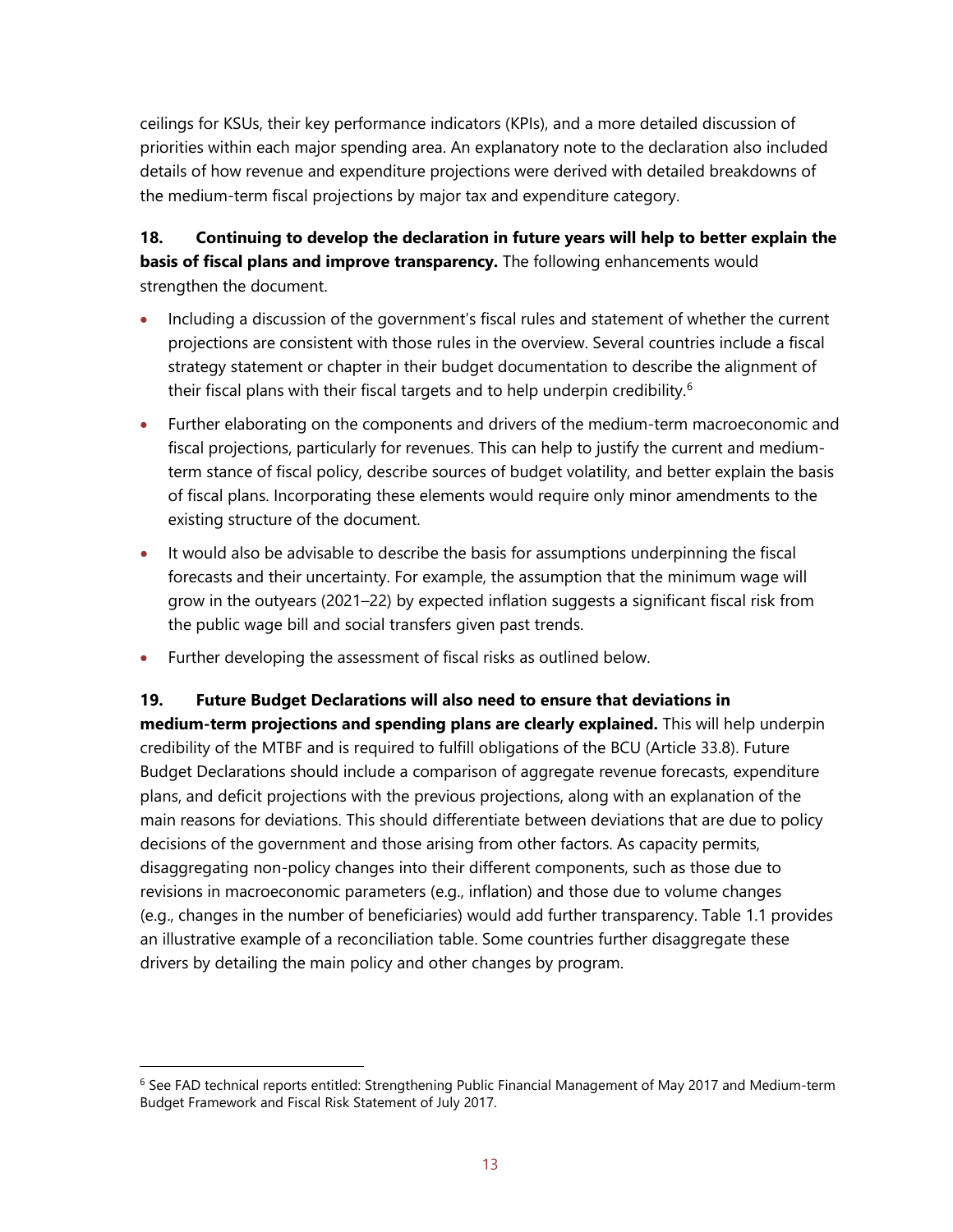|                                                   | 2019         | 2020                | 2021               | 2022     | 2023   |
|---------------------------------------------------|--------------|---------------------|--------------------|----------|--------|
|                                                   | Current Year | <b>Budget Year</b>  | $BY+1$             | $BY+2$   |        |
| Expenditure (2020-22 Budget Declaration)          | 90           | 100                 | 110                | 120      |        |
| Adjustment for policy decisions                   | 0            | 0                   | $\overline{2}$     | 3        |        |
| Adjustment for parameter changes                  | 0            | 2                   | 2                  | 3        |        |
| Due to change in prices                           | $-1$         | $-2$                | -3                 | -4       |        |
| Due to change in other macroeconomic indicators   | 0            | 3                   | 4                  | 6        |        |
| Due to change in volumes or other program factors |              |                     |                    |          |        |
| Other                                             | 0            | 0                   | $\Omega$           | $\Omega$ |        |
| <b>Total variation</b>                            | 0            | $\mathcal{P}$       | 4                  | 6        |        |
|                                                   | Outcome      | <b>Current Year</b> | <b>Budget Year</b> | $BY+1$   | $BY+2$ |
| Expenditure (2021-23 Budget Declaration)          | 90           | 102                 | 114                | 126      | 145    |

#### **Table 1.1. Ukraine: Illustrative Aggregate Reconciliation Table**

**20. Explaining deviations to fiscal projections requires a sound understanding of their underlying cost drivers.** The development of forward expenditure baseline estimates in Ukraine, discussed in Chapter II, would provide a stronger basis for explaining deviations in spending programs and in the aggregate fiscal projections. It will also be important to have a common understanding of what constitutes a policy change and what constitutes a non-policy change, which may not always be straightforward.

**21. Efforts to increase fiscal risk disclosure should continue.** The fiscal risk statement to be produced alongside the annual budget law provides an opportunity for further progress in disclosure. As the Budget Declaration becomes an increasingly strategic document, its content could be similarly expanded. Previous FAD reports provided guidance on incremental approaches to developing a fiscal risk statement, and examples of statements from other countries have been shared with the authorities.<sup>[7](#page-14-0)</sup> However, achieving progress will require clear accountabilities to be assigned to relevant agencies in the MoF.

#### **22. The main priorities for future improvement in fiscal risk disclosure are:**

- Providing a sense of the magnitude or likelihood of identified risks occurring;
- Expand the analysis for macro-fiscal risks to, at a minimum, include more robust discussion of how changes in macroeconomic indicators impact on fiscal aggregates, and over time to quantify these through sensitivity or scenario analysis; and
- Incorporating the fiscal risk analysis on state-owned enterprises that is already being undertaken, including guarantees on their borrowing. Some of these improvements could also be made in the fiscal risk statement submitted with the annual budget law in September this year.

<span id="page-14-0"></span> $<sup>7</sup>$  The FAD team shared examples of fiscal risk statements from Georgia, Armenia, Tajikistan, Moldova and South</sup> Africa.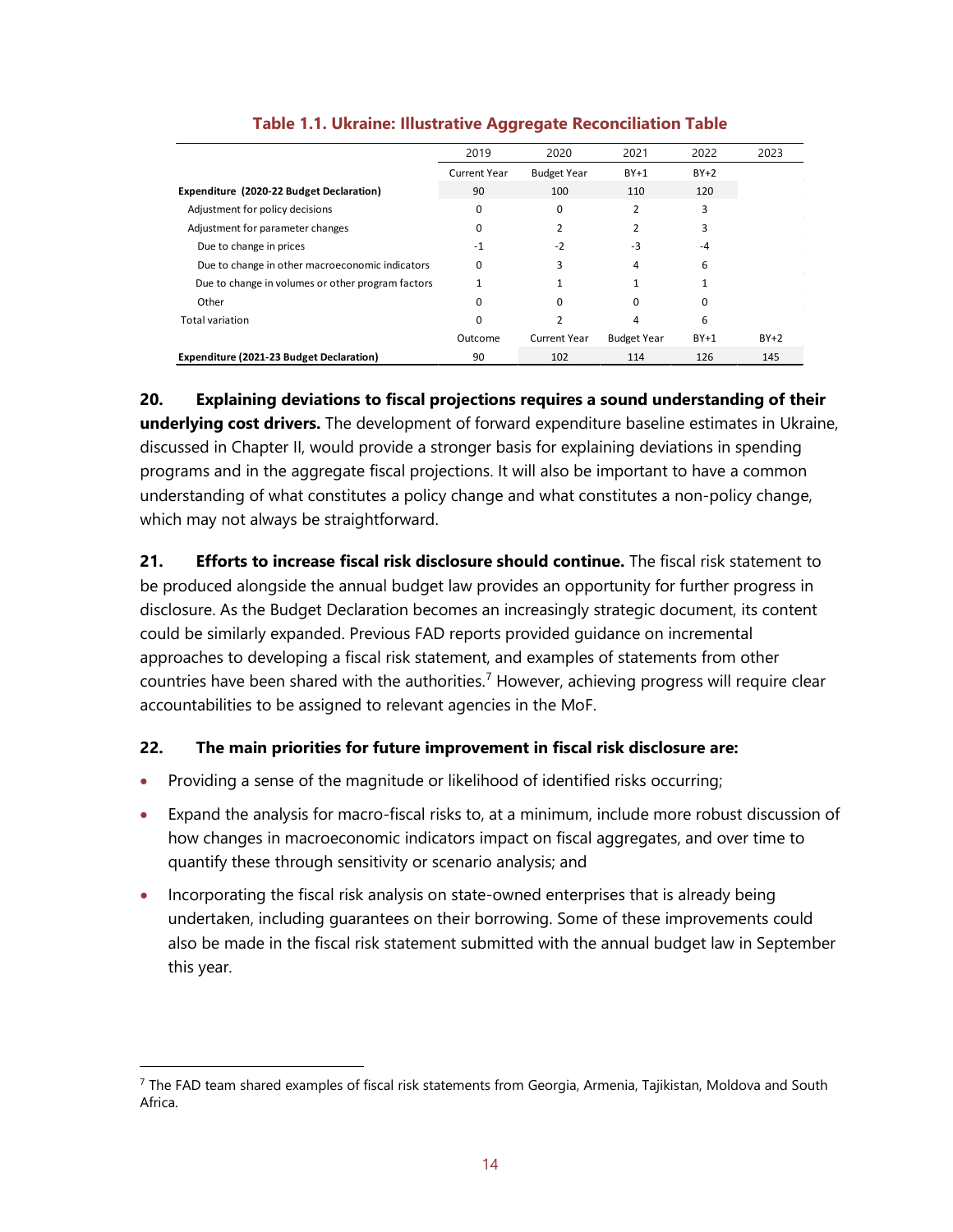#### **Spending Reviews**

**23. The 2019 spending review approach incorporates many good elements, drawing on lessons from the pilot process and international experience.** It also incorporates several of FAD's previous recommendations. Importantly, it envisages a stronger role for the MoF in steering the process, more diversity in the composition of working groups, utilization of independent expertise, and a minimum requirement for presentation of reform options. Box 1.2 outlines some of the new elements adopted for the 2019 process.

**24. Further actions are required to ensure tangible results are achieved.** Some countries have found it beneficial for a dedicated team in the MoF to support the working group Chairs to put in place administrative processes, support consistency across reviews, and ensure lessons for future conduct of spending reviews are retained. In particular:

- Each working group should have a detailed work plan with clear milestones for delivery and allocation of responsibilities between different members. Key milestones should cover: outcomes of evaluation of categories of expenditures; identification of potential policy measures; development and discussion of those measures; and preparation and finalization of components of the final report.
- Working groups should agree, early in the process, the structure for final reports. This will help guide the work of the review and assist in allocating responsibilities within the group.
- The ministerial coordination meeting should review options being considered at an early stage to ensure these meet expectations and are likely to yield tangible results. Although the guidelines stipulate that two policy options should be developed by working groups no target has been set for their magnitude.

#### **Box 1.2. 2019 Spending Review Process**

Nine working groups have been established across five LMs. The working groups are chaired by the head or deputy head of the relevant LM. New elements compared to the pilot process include:

- A requirement that monthly progress reports be submitted to the MoF and CMU;
- A requirement that at least half of the working group members come from outside the agency being reviewed and adoption of principles to ensure that all members have the opportunity to express their views. Should any member disagree with the conclusion of the final report, they have the option to submit an alternative opinion with the final report;
- A requirement for independent experts to be included in the working groups, with a recommendation for at least two national and two international independent experts;
- A requirement that each spending review develop at least two options for addressing the objectives of the review, neither of which can include a no change option;
- Ministerial coordination meetings (between the Finance Minister and relevant spending Minister or their deputies) at key milestones to resolve any disputes and provide feedback on the direction of the work of the reviews; and
- An instruction that spending review reports be published on the official websites of ministries within three days following their submission to Cabinet.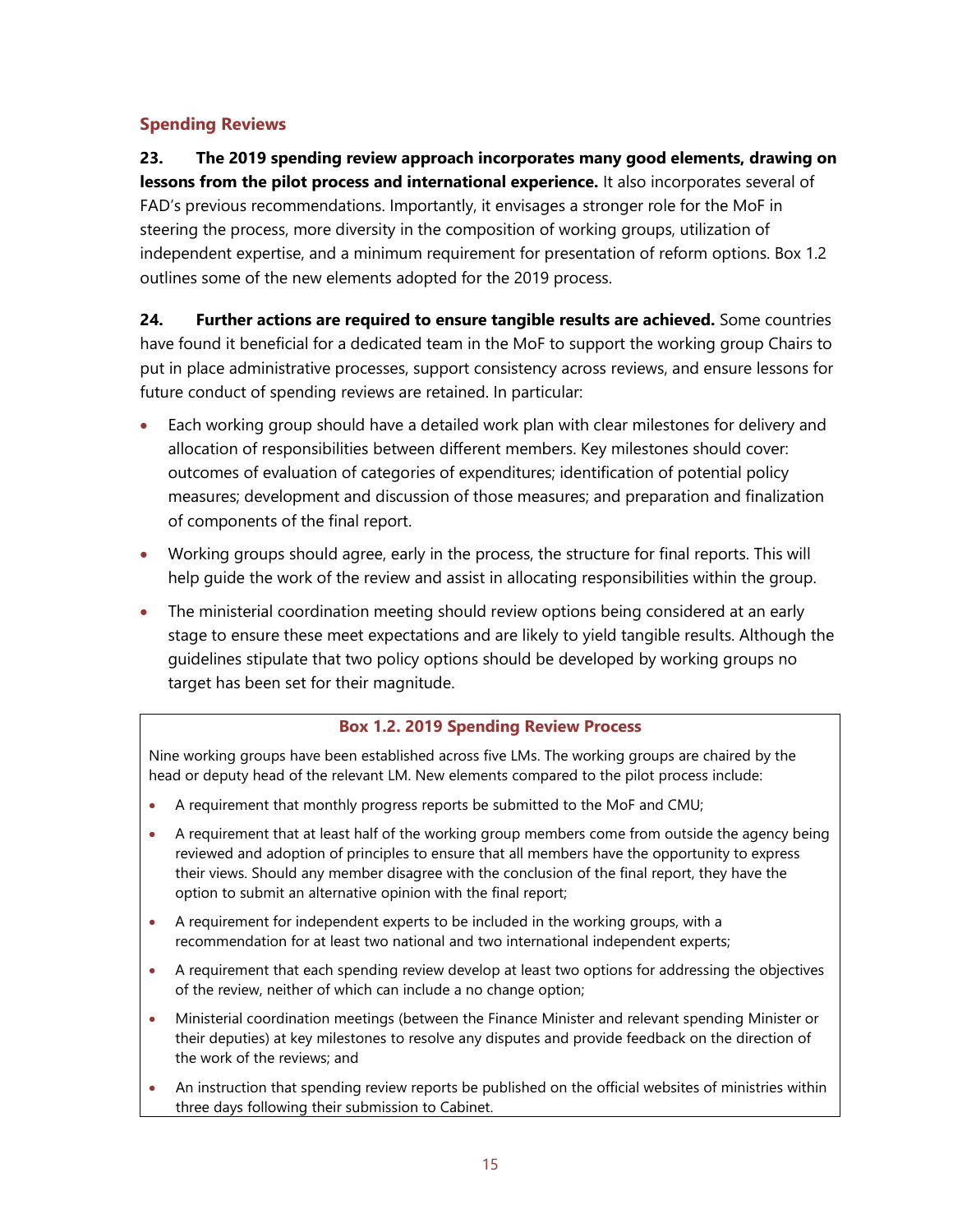**25. Expanding the methodological guidelines in future years would ensure a solid basis for the conduct of spending reviews.** The guidelines contain several good elements setting out the procedures and approach to conducting spending reviews. There would be merit in supplementing these with more detailed guidance on approaches to evaluating existing expenditure and on expected outputs. Providing templates for final reports would ensure working groups are aware of what is expected to be delivered and help structure and standardize processes. Annex I of this report provides examples of tools and techniques for conducting expenditure analysis while Annex II provides a possible structure for the spending review report template. There may also be merit in elevating some of the principles of the guidelines to the CMU resolution initiating the reviews, to give them greater force.

#### **Future Directions for Reform**

**26. Preparation of an updated PFM reform strategy affords the opportunity to review progress and consider the next generation of budget reforms.** The current PFM reform strategy expires in 2020, and the MoF plans to develop an updated strategy for the period 2021-2023. While good progress has been made in a number of areas, there are still outstanding areas for reform. A summary of the status of previous FAD budget reform recommendations is at Annex III.<sup>[8](#page-16-0)</sup> The IMF's resident PFM advisor will continue to support implementation of key PFM reforms.

**27. The next stage of reform should include better integration of the various budget tools that inform fiscal policy-making.** Reforms underway on fiscal risks and medium-term budgeting will better inform management of the fiscal position and performance of Ukraine. As these reforms mature, it will become increasingly important to clarify how this information is brought together within the MoF to inform the determination of, and advice to government on the overall fiscal strategy. Reforms should also be supported by continuing to build fiscal analysis capabilities within the MoF.

## **C. Recommendations**

#### **Recommendation 1.1: Further enhance the MTBF and budget process.**

- Clarify the circumstances under which expenditure ceilings can be amended, limiting these to a narrow set of technical adjustments and communicate the arrangements to LMs (March 2020).
- Clearly define the circumstances and authority required for utilizing the 'fiscal in the Budget Declaration' prior to its submission to parliament. Limit these to expenditure deviations that were unforeseen, unavoidable, and cannot be absorbed within KSU ceilings and to technical

<span id="page-16-0"></span><sup>&</sup>lt;sup>8</sup> This does not cover the budget related recommendations from the June 2016 Public Investment Management Assessment for Ukraine.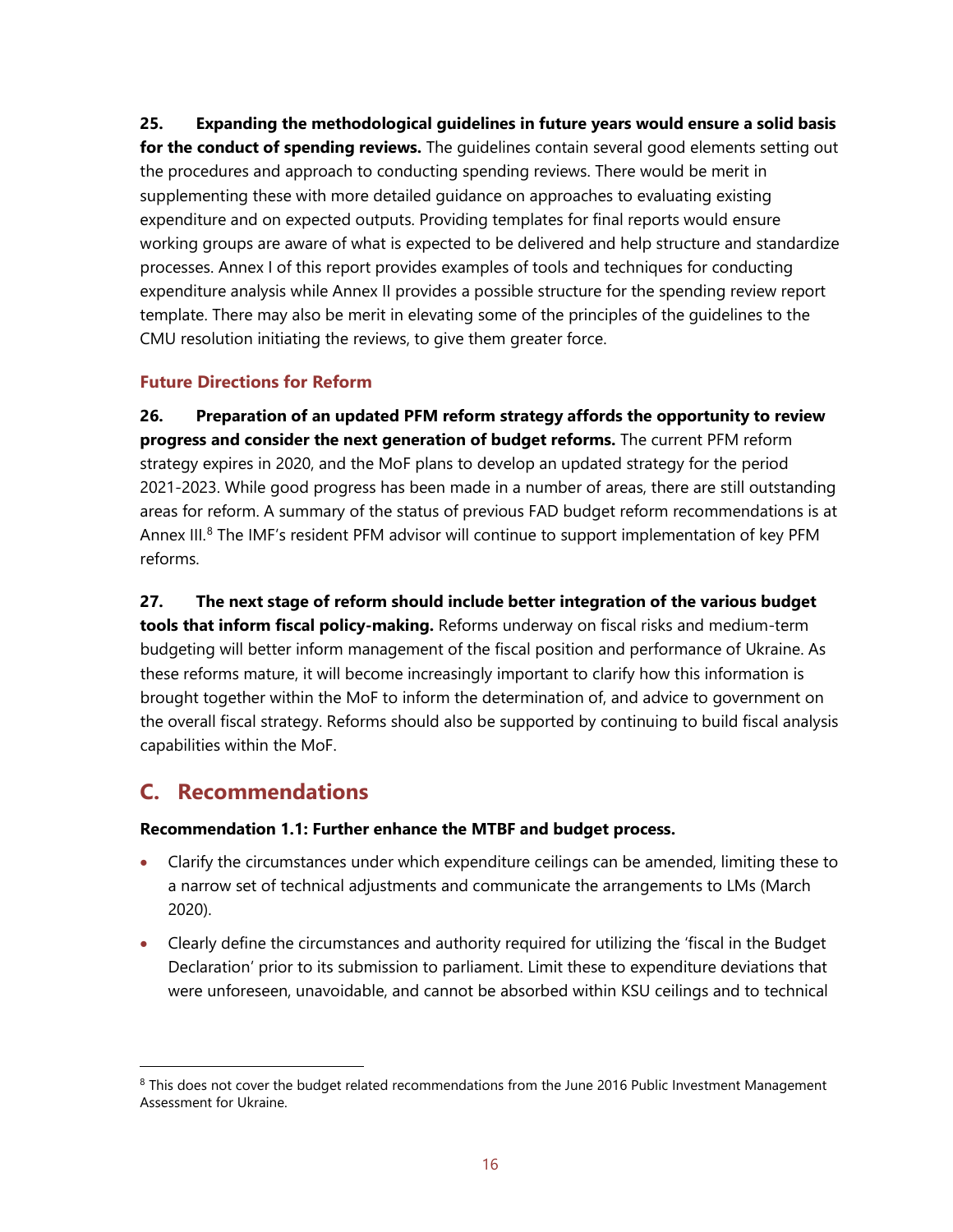adjustments resulting from changes in macroeconomic parameters (immediate) and require ex post reporting on its use.

• Update the instructions to LMs for preparation of their budget submissions, requiring KSUs to separately identify in their requests for new funding the components due to: changes in costs of delivering existing programs at currently agreed levels of service; changes in costs due to the implementation of new government decisions or legislative requirements; and new proposals, not yet agreed, that either change the scope of existing policies or propose new ones (latest by January 2021, and earlier if capacity in LMs permits).

#### **Recommendation 1.2: Further enhance the content of the Budget Declaration.**

- Further enhance content of the Budget Declaration, by: including discussion of performance against fiscal rules; expanding the discussion on the drivers of the macroeconomic and fiscal projections; and, expanding the fiscal risk statement as outlined in paragraph 17 (June 2020).
- Formulate the approach to reconciling changes in fiscal projections and expenditure plans (December 2019), and ensure any additional information required from LMs and KSUs are included in updated budget instructions for the 2021 budget process (January 2020).

**Recommendation 1.3: Further enhance the guidelines to support the conduct of spending reviews.** Update the spending review guidelines to include an annex on approaches to analyzing the efficiency and effectiveness of spending and to include a template or outline for the final report (end-2019).

## **II. PREPARING EXPENDITURE BASELINES**

## **A. Defining Forward Baseline Estimates**

**28. Forward baseline expenditure estimates are the best estimate of the cost of delivering existing government policies at current service levels over the medium term.[9](#page-17-0)** Forward baseline estimates should include the impact of factors that affect the cost of delivering existing government policies, like changes in prices and/or volumes that are beyond government's control (Figure 2.1). They should take into account the impact of already announced policy changes that are due to come into effect.

#### **29. Forward baseline estimates do not include new policies not yet decided by**

**government.** Forward baseline estimates are not intended to be a prediction of the most likely outcome of spending in a given year—in part because they do not account for future policy changes or future fiscal conditions.

<span id="page-17-0"></span><sup>&</sup>lt;sup>9</sup> This chapter focuses on the construction and use of forward baseline estimates for expenditure; however similar concepts and approaches can be used for estimating forward baseline revenues.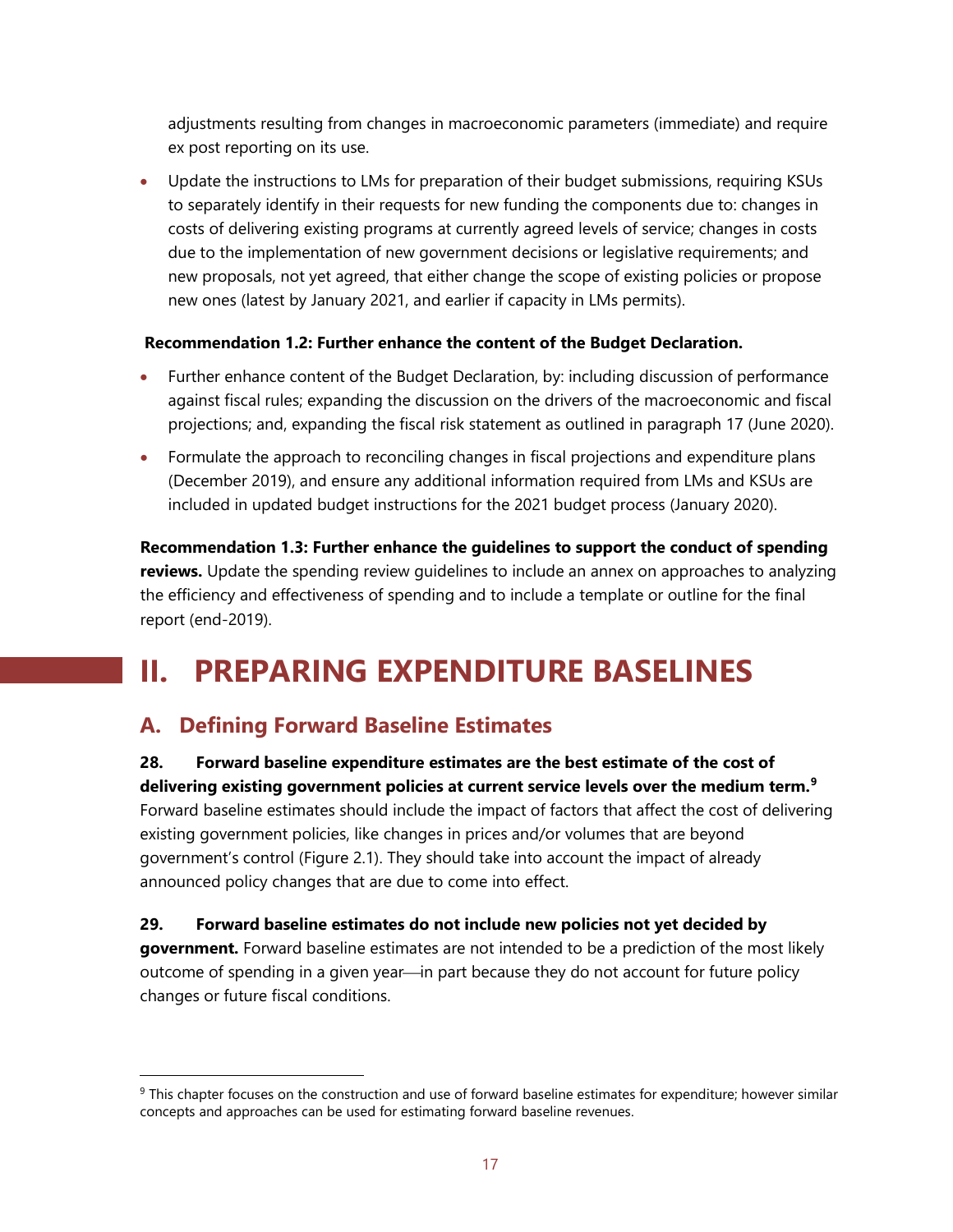#### **Figure 2.1. Examples of Factors Affecting Prices and Volumes**

#### **Price drivers**

- Average wage increases
- Exchange rates
- Interest rates
- Price indexes

#### **Volume drivers**

- Changes in eligible population for a benefit
- Number of school age children
- Take up rates

**30. Forward baseline estimates should not be confused with future spending allocations that are reflected in budget ceilings.** Ceilings are decided by Government and need not equal the cost of delivering existing government policy. If ceilings differ from baseline estimates, there is a need for further policy decisions about: (i) whether to utilize fiscal space or how to reduce expenditures (if the ceilings are lower); or (ii) whether to expand government services or maintain the buffer to accommodate unexpected events that may arise (if the ceiling is higher).

### **B. Role of Baselines in Supporting Budget Preparation**

**31. Forward baseline estimates enable stronger management of the aggregate fiscal position.** The sum of individual expenditure baselines can be compared against aggregate revenue projections to calculate estimated future budget surpluses or deficits. By comparing this to fiscal targets and objectives, government can understand if there is likely to be room to fund new polices in future years, or if fiscal adjustment will be required. This provides the government with early information about when the fiscal position will be tight and enables early action, which can often be less painful than late fiscal adjustments.

#### **32. Forward baseline estimates can support more strategic and better-informed expenditure prioritization decisions during the budget process.**

- **Highlighting emerging areas of spending pressure.** A review of forward baselines across all areas of spending helps highlight aggregate spending trends and emerging areas of spending pressure. For example, forward baselines would likely show faster growth of health spending as the population ages that may need to be accommodated through adjustment in other spending areas. Information about spending trends can also inform the choice of areas in which to conduct spending reviews.
- **More focused decision making.** In time, the establishment of robust forward baselines can enable greater focus in the budget process on discretionary changes to policy, instead of debates about the extent of funding required to meet ongoing service delivery.
- **Consistent benchmark to assess policy change.** Forward baselines create a consistent benchmark from which the cost of policy changes can be measured.
- **Reconciliation of changes in expenditure between successive budgets.** Forward baselines enable a full explanation of why expenditure has changed, distinguishing between factors in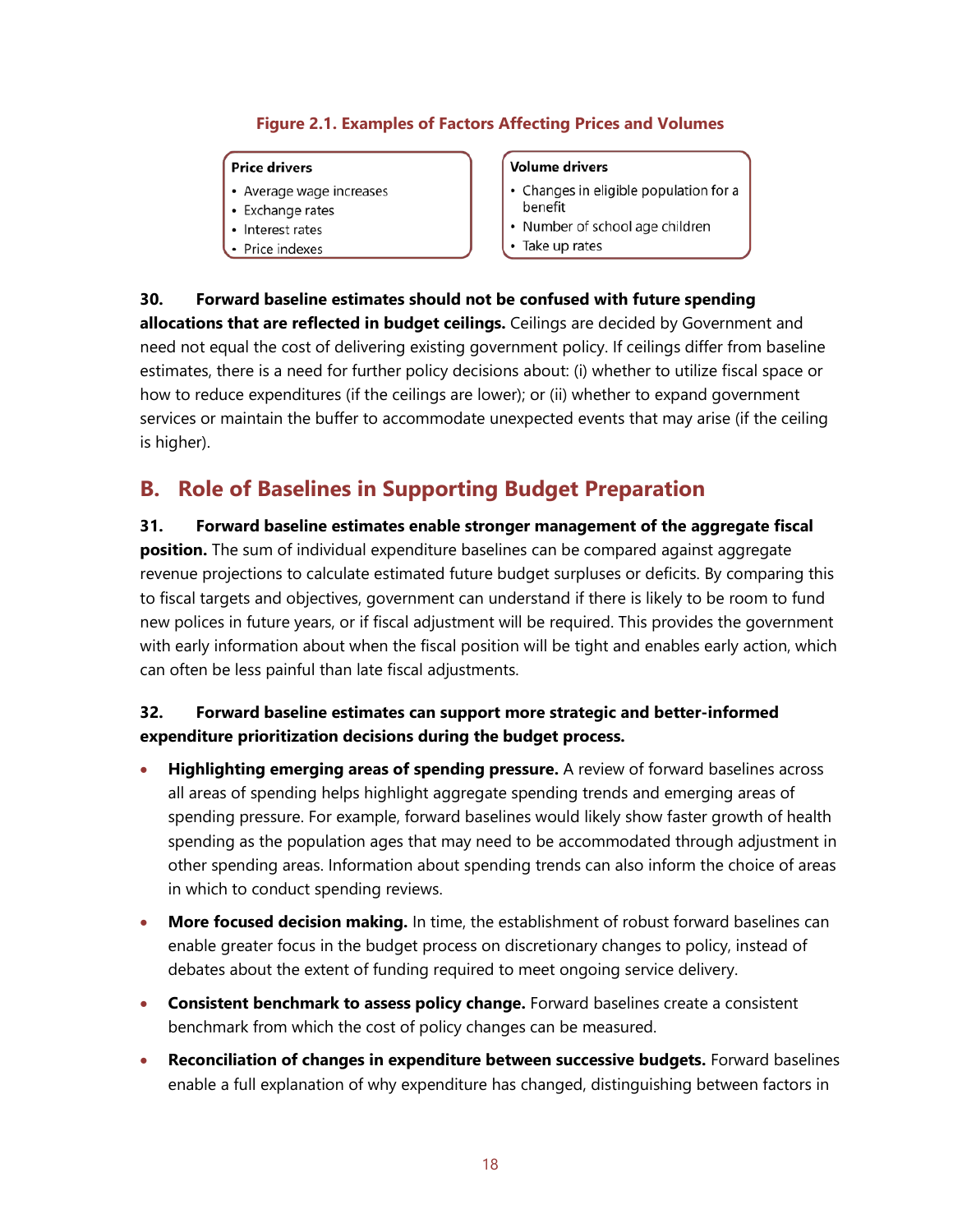government's control (policy decisions) and those outside its control as set out in Chapter 1. This transparency helps build and maintain confidence in the budget.

**33. Forward baseline estimates will also enable improved planning by LMs, particularly now that expenditure ceilings are in place.** The approval of medium-term ceilings enables forward planning by LMs. By comparing ceilings to their forward baseline estimates, LMs can understand if they have room for new policies (Figure 2.2, panel a), or if they will need to adjust plans to reduce existing services and commitments to fit within ceilings (Figure 2.2, panel b).



**Figure 2.2. Illustrative Comparison of Expenditure Baselines and Ceilings**

## **C. Methodology for Preparing Baselines**

#### **Steps in Process**

**34. The key steps in preparing expenditure forward baseline estimates are outlined in Box 2.1.** All areas of spending should be modelled so that the sum of the baselines covers all government expenditures.

#### **35. For each modelled area of spending, factors impacting on future prices and**

**volumes should be identified and estimated.** Price and volume changes are applied starting from a base year. The base year is the latest approved budget for the budget year including approved changes to date (such as in-year reallocations). Box 2.2 shows an illustrative example.

**Price changes** are usually linked to expected inflation, though interest and exchange rates are also important price indexes for some components of expenditure. The latest Ministry of Economic Development and Trade (MEDT) estimates of price indexes such as average wages, consumer price inflation and exchange rates should be applied across all areas of spending so that estimates are internally consistent. Sector specific price indexes can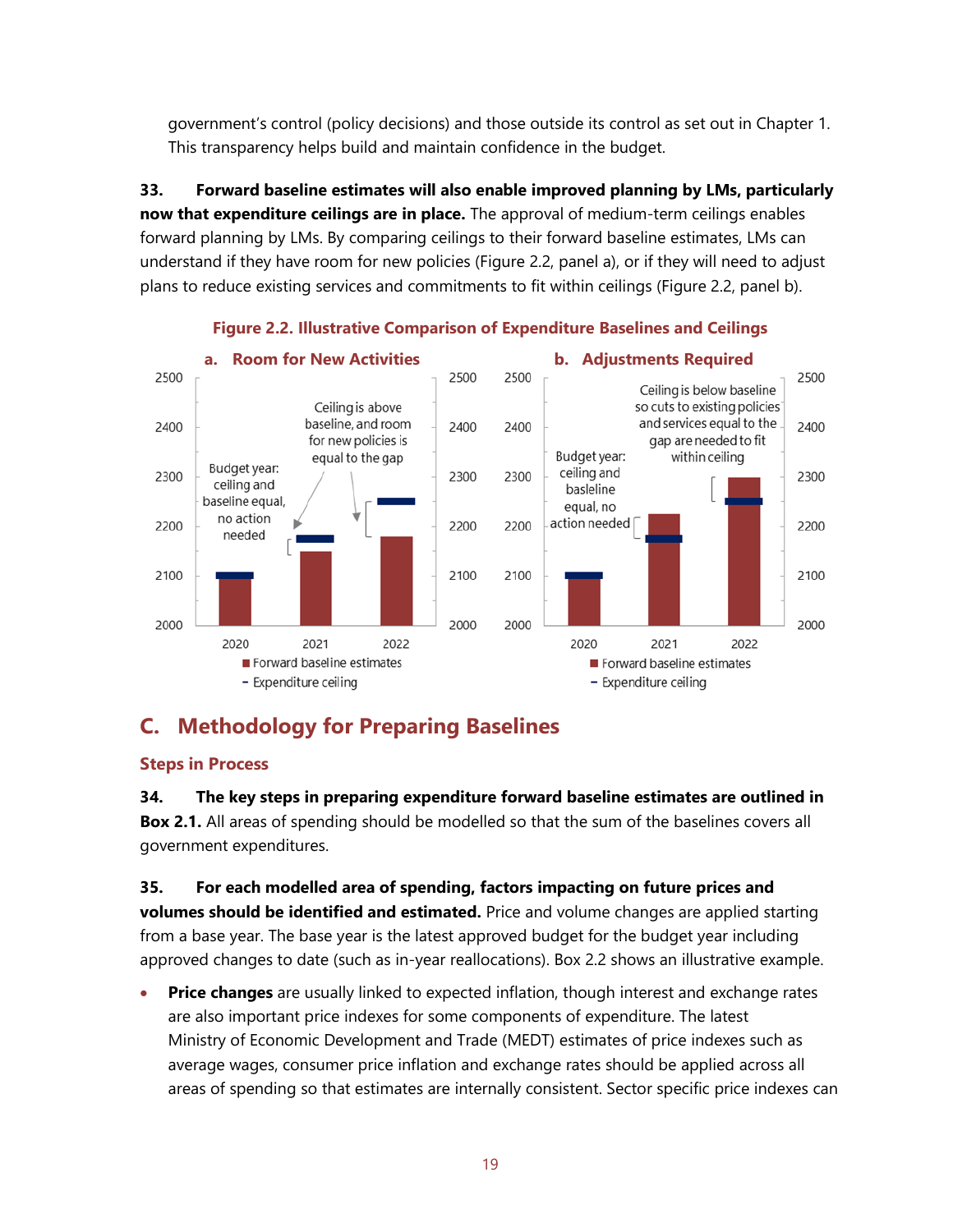be used when there is strong case they are more reliable for estimating sector costs than wider indexes.

• **Volume changes** are usually estimated on the basis of cost drivers and legal requirements. Consideration should be given to which programs are demand driven. Demand driven programs have no cap on the number of services that are provided (such as payments of pensions to eligible pensioners), and total cost therefore varies with demand.

#### **Box 2.1. Major Steps in Preparing Expenditure Baselines**

#### **1. Determine the existing budget**

- Understand the current spending base. This requires knowing the purpose of the agency's spending.
- Choose the level on which to forecast spending.
- Identify past one-off expenditures. These are to be removed from the spending base if they will not be incurred in coming years (e.g., the cost of elections held in the base year).

#### **2. Identify and apply cost drivers**

- Identify price and volume cost drivers. This should be done for each level of baseline estimates.
- Link cost drivers to macroeconomic and demographic variables (e.g., CPI or population growth).
- Adjust base spending by the price and volume parameters.

#### **3. Include the effect of past policy decisions not fully reflected in the base**

• Additional costs or savings resulting from past policy decisions that are yet to fully mature should be included in adjusted projected spending (e.g., a policy of increasing transfers which was only implemented halfway through the base year). Note that these costs or savings are expected to be already adjusted for price and volume parameters.

#### **4. Aggregate spending to arrive at an overall baseline for each spending area, ministry, or other administrative unit**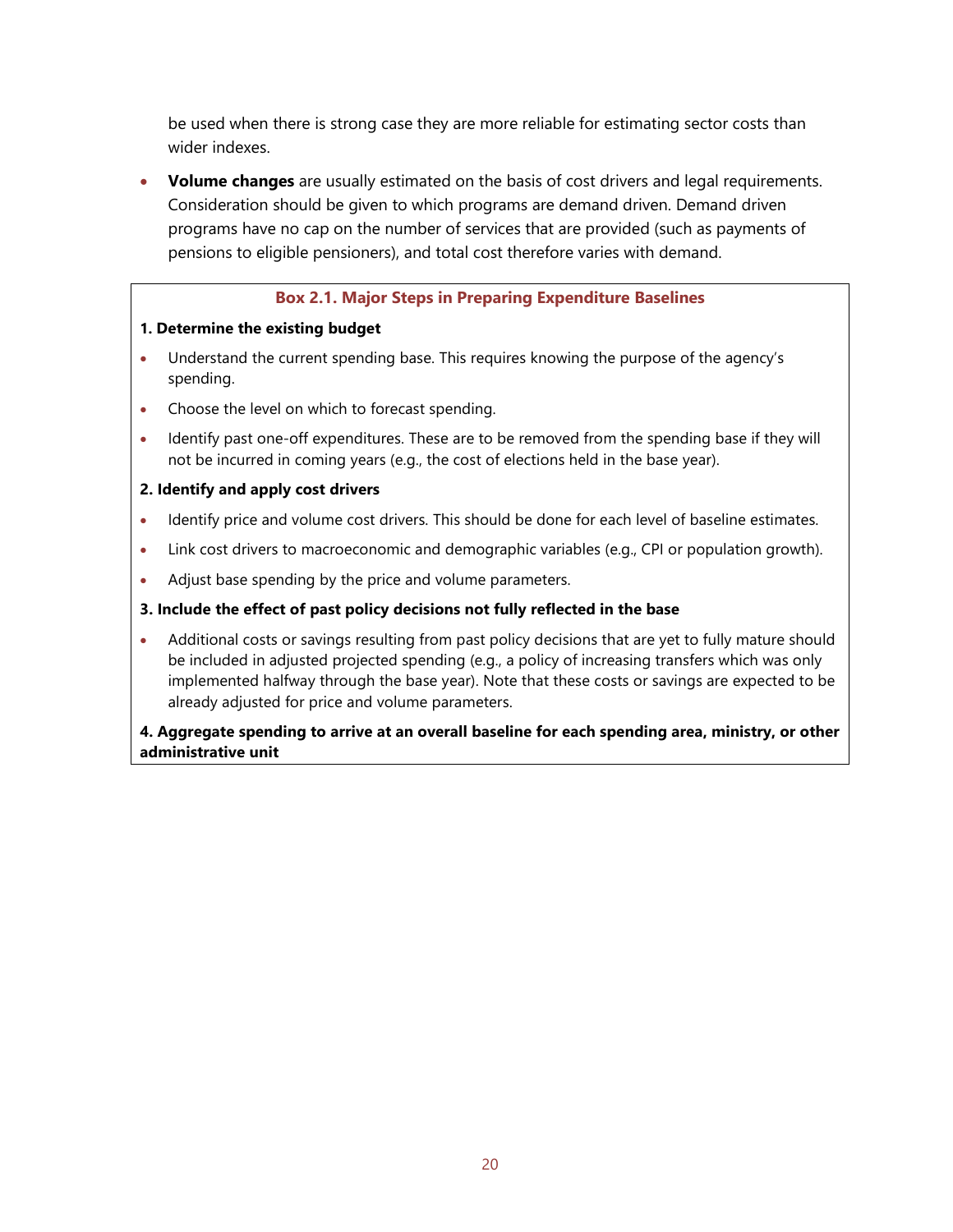#### **Box 2.2. Illustrative Example of Applying Price and Volume Changes**

The below presents a hypothetical example of a program where those eligible for the program receive free service provision from the government. The costs of the program are impacted by changes to administrative staff and their salaries, changes in beneficiary numbers and changes the cost of delivering the service. The following assumptions are used.

- The cost of delivering the services is assumed to grow in line with inflation (price change) and changes in beneficiary numbers are based on historical trends (volume change);
- Wages are assumed to grow in line with projections for wage growth (price change) and increases in the number of staff required to deliver the service based on previously approved expansion of services (volume change).

| <u>INUSU AUVE LAANIDIE TUL A FTUUTANII</u> |                      |        |          |        |
|--------------------------------------------|----------------------|--------|----------|--------|
|                                            | <b>2019 (Actual)</b> | 2020   | 2021     | 2022   |
| Base ('000s)                               | 21,000               |        |          |        |
| No. of administrative staff                | 50                   |        |          |        |
| No. of beneficiaries                       | 20,000               |        |          |        |
| Average wage administrative staff          | 20,000               |        |          |        |
| Cost of service provision                  | 1.000                |        |          |        |
| <b>Price changes</b>                       |                      |        |          |        |
| Wage growth                                | $\Omega$             | 4.00%  | 4.50%    | 4.50%  |
| Cost of service provision                  | $\Omega$             | 3.00%  | 3.50%    | 3.50%  |
| <b>Volume changes</b>                      |                      |        |          |        |
| Additional staff required to meet          |                      | 5.0%   | $0.00\%$ | 0      |
| expansion in services                      | $\Omega$             |        |          |        |
| Additional beneficiaries                   |                      | 1%     | 1.25%    | 1.50%  |
| <b>Forward Baseline Estimate ('000)</b>    |                      | 21,898 | 22,945   | 24.097 |

#### **Illustrative Example for a Program**

#### **Technical Issues for Consideration**

**36. While the concept of expenditure baseline estimates is relatively simple, there are many challenges in implementation.** Some of the key challenges include: determining the basis for the preparation of forward estimates and defining what constitutes existing and new policies. Providing guidance and a consistent approach will improve the quality and usefulness of the estimates prepared.

**37. Determining the level of detail in calculating baseline forward estimates requires**  judgment. A balance is needed so that the baseline for a KSU is reflective of material cost and price drivers but avoids unnecessarily detailed estimates that increase the administrative burden of the exercise. Expenditure items can be grouped where they have common cost drivers. Usually large spending components (e.g., large virements and social benefits) are modelled separately. Smaller components of a KSU's expenditures can be grouped together. Many countries will prepare baselines at the program level as a default approach.

**38. Calculating baseline forward estimates can require differentiating between fixed and variable costs.** The future costs of many services comprise a fixed cost (such as program administration costs) and variable costs that vary with the volume of services delivered. Care should be taken to avoid applying volume-driven parameters to fixed costs (where they are material).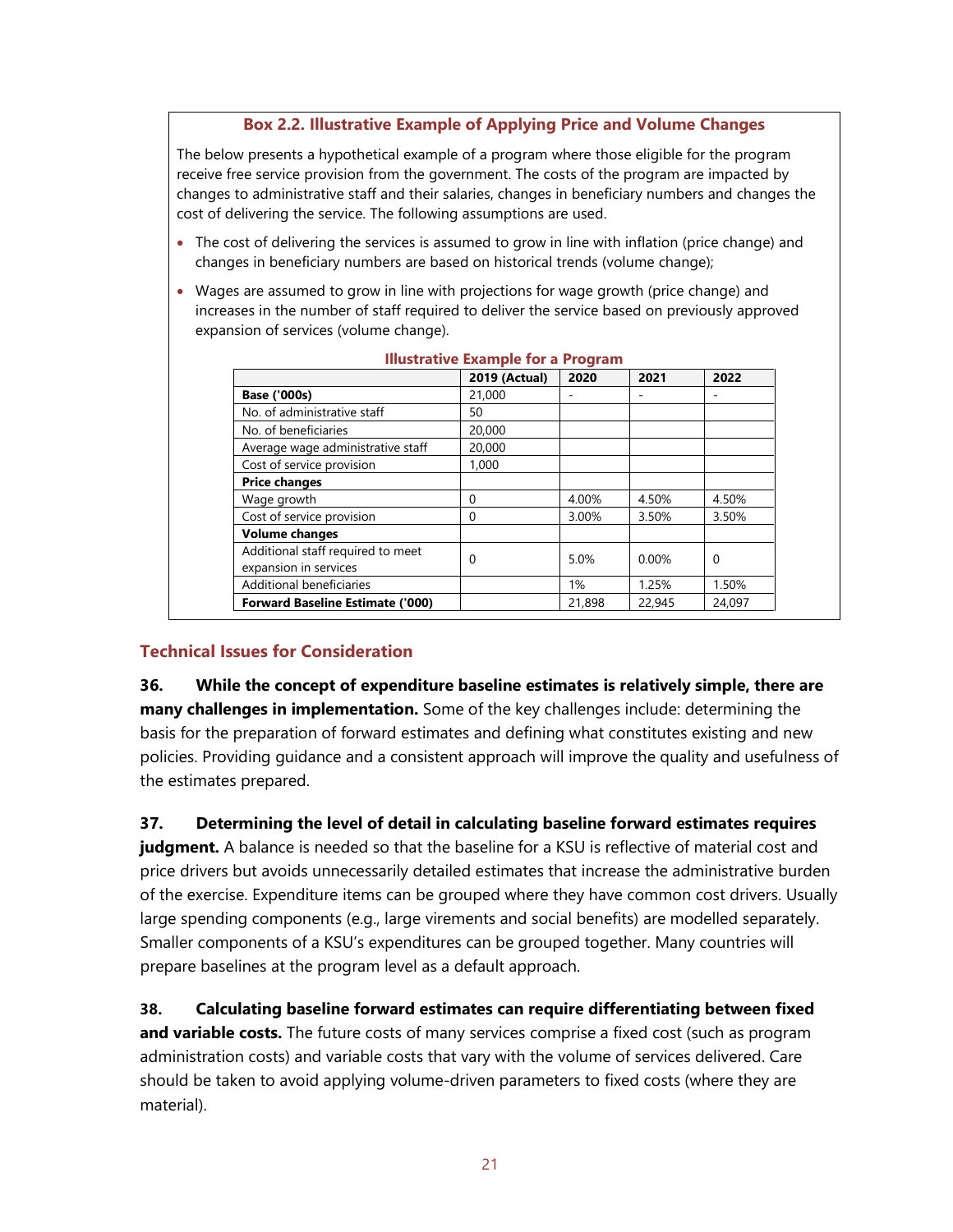**39. Defining what "existing government policies" also requires considerable judgment in some areas.** The general principles and challenges are explained below, and case studies are in Box 2.3.

- **Scope of existing government policies:** Existing government policies are those which the government is formally committed to at the time the estimates are made. For Ukraine, this means policies that are included in active legislation. Existing government policies include approved policies that have not yet taken effect.
- **The currently agreed level of services may not be clear:** For instance, while legislation may define a given level of service, this may not be consistent with budget allocations. The default presumption should be the continuation of the current level of service (i.e., the current budget allocation should be viewed as the best indicator of the current government policy).
- **Existing policies set to expire during the baseline horizon:** The decision here is whether or not to assume that existing policies are likely to continue. A general rule is that mandatory programs (e.g., transfers defined in law) are expected to continue after their scheduled expiry dates, while spending requiring annual appropriations are not.
- **Determining and applying one**-**off policies and other policy adjustments:** Reflecting policies that are one-off or have a "lumpy" impact over the medium-term requires a careful review of past decisions and records. For example, the baseline may require adding new activities in future years that do not exist in the current year, such as maintenance costs once construction of an asset is completed. Also, many one-off items may not be one-off in practice; for example, natural disasters may occur with somewhat predictable frequency and can therefore be included in baselines.

#### **Box 2.3. Examples for Determining Existing Government Policies**

**Minimum wage dependent expenditure** — Because minimum wages are determined by the government, a strict application of existing government policies would mean that future estimates of minimum wages (and wages linked to minimum wages) would be based on no growth in the minimum wage. However, preparing estimates on this basis could lead to a large underestimation of future costs and not be credible. In this case, baseline estimates could be based on a technical assumption informed by trend movements in minimum wages, though care is needed to avoid this becoming a floor for future minimum wage decisions by government.

**Broad government aspirations and goals**—Baselines should not include broad goals or aspirations in sectoral strategies that are not developed into specific approved and costed policies. However, where the Government's commitment to a quantum of expenditure is concrete, such as the 5 percent of GDP devoted to defense and national security, it should be included in baseline estimates at the aggregate level. This is despite the detailed allocation to policies and KSUs occurring subsequently.

**Infrastructure investment expenditure**—Existing commitments to infrastructure projects are always included in forward baseline estimates. However, whether baseline estimates include a forecast for future investment decisions not yet made varies across countries. Where the quantum of these future decisions is clear, it can be included (such as for the State Regional Development Fund). Where there is more uncertainty, the choices are to: estimate based on historical budget share, or to not include an estimate but make this explicit when presenting baselines.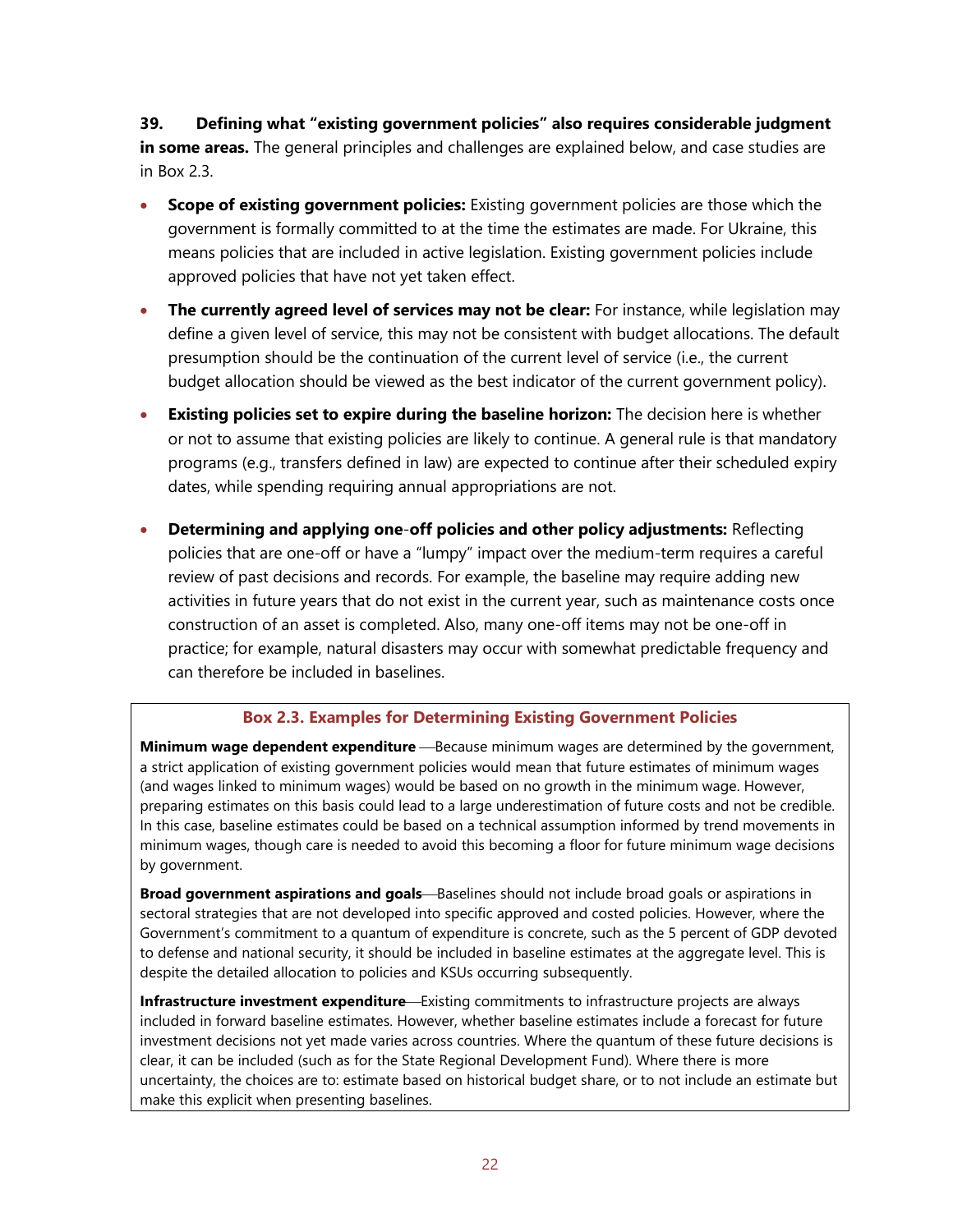**40. Further clarity can be achieved by explicitly defining what is "new policy."** This helps set out what should not be included in forward baseline estimates. The definition used in Albania is presented in Box 2.4.

#### **Box 2.4. Definition of New Policy: Albania**

New spending initiatives refer to the additional costs arising from the introduction of new services, improvement of existing services or increase in outputs. The key characteristics of new policy proposals are:

- A proposal for a completely new policy;
- A proposal for a significant change in the level of services associated within an existing expenditure program;
- A significant change in implementation plans of an expenditure program or a project, which results in an increase in spending patterns in some years and a reduction in others.

Source: Government of Albania, *Guidelines for preparing Medium-term Baseline expenditure projections*.

#### **Integrating Baseline Preparation into the Budget Process**

**41. Typically, forward baseline estimates are prepared early as a key input into the budget process.** Preparing baselines early in the budget process would enable them to influence the strategic budget decisions that are made through the annual budget declaration. It also provides information to KSUs to help inform their budget bids.

#### **42. Baselines should be prepared using consistent and the most up to date economic**

**and fiscal parameters.** The applicable parameters should be specified clearly to LMs and to the MoF, so consistent approaches are used. This also allows updates for late parameter changes to be done by the MoF with confidence about the basis of KSU calculations. If a previous set of parameters are to be used this should also be clearly communicated.

**43. In Ukraine, baselines could be prepared before the strategic phase of the budget process commences.** The updated parameters produced by the MEDT used for the budget declaration are not available early enough in the year to allow for these to be used by LMs to prepare baseline estimates before they formally submit information for the preparation of the budget declaration. Instead, LMs prepare their submissions on a constant cost basis, with adjustments made centrally by the MoF once parameters are finalized.<sup>[10](#page-23-0)</sup> Earlier FAD reports have recommended amending the budget calendar to allow for the update of baselines prior to the submission of budget bids by LMs. In the absence of those reforms, baselines could be prepared based on the set of parameters used at the time of finalization of the annual budget. Any updates to those estimates could then be made centrally by the MoF, in consultation with LMs, to inform the finalization of expenditure ceilings (as was done in the 2020 budget declaration process).

<span id="page-23-0"></span><sup>&</sup>lt;sup>10</sup> See paragraph 6 of this report and FAD Technical Report "Strengthening Budget Formulation and Fiscal Risk Management," of January 2019 for further details on the current approach for LMs to prepare their submissions.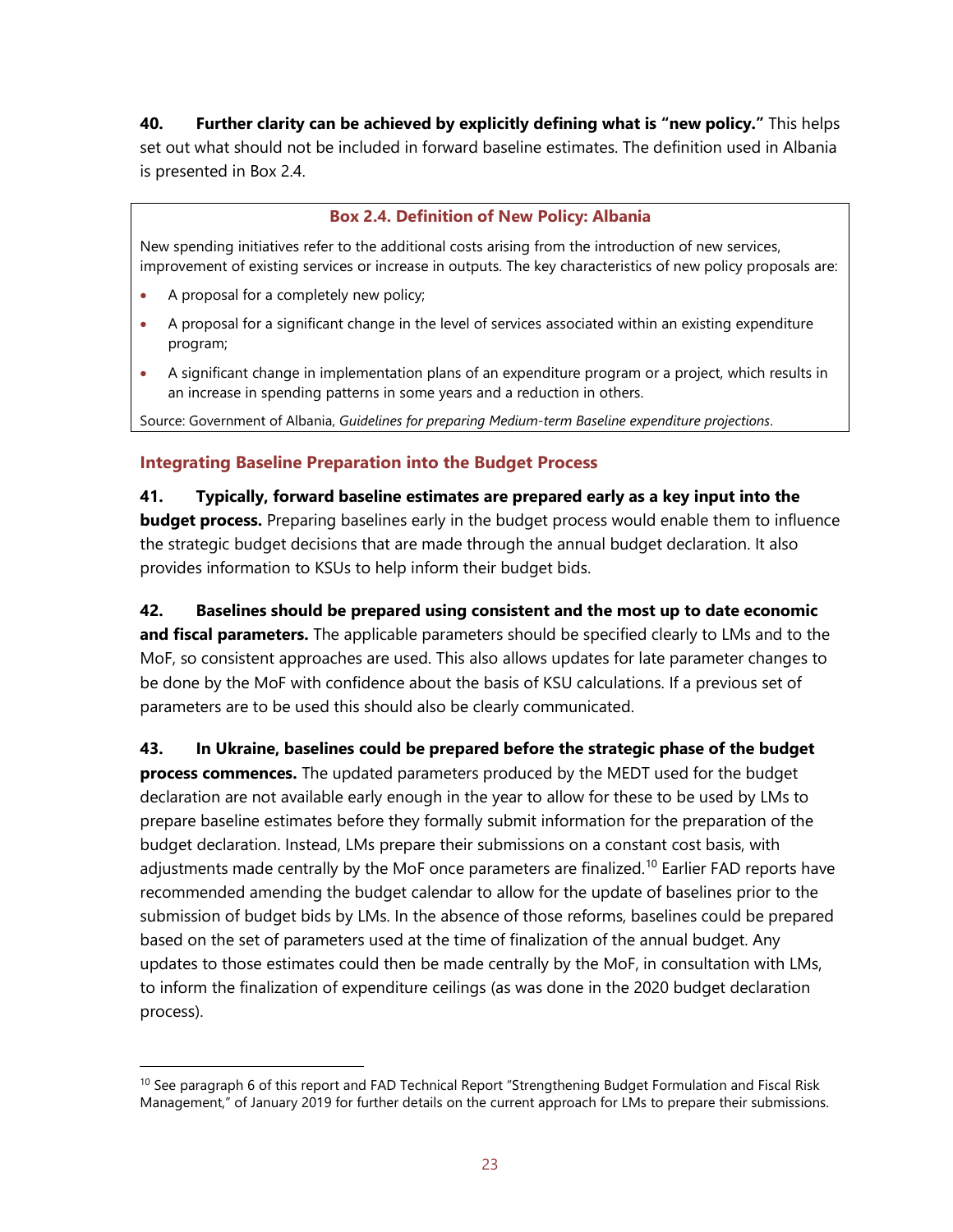**44. Expanding the awareness of the goals and uses of forward baseline estimates in supporting medium-term budgeting will be important.** The full implications of the introduction of medium-term budgeting are still being worked through by many participants in the budget process in Ukraine. Forward baselines add another layer of complexity by requiring not just a medium-term horizon, but also deeper thinking about how different factors will impact on budgets over that period. However, as set out before, baselines are key to ensuring expenditure ceilings are feasible and can be complied with. In this way, they help ensure that MTBF reforms are successful and sustainable.

#### **45. The MoF will need to play a central role in driving the reforms to ensure**

**consistency and build capability across government.** A MoF instruction outlining the approach to developing baseline forward estimates would help develop capability and awareness.<sup>[11](#page-24-0)</sup> In some areas, specific advice could be needed. Health is a notoriously difficult area to prepare baselines and could also benefit from external expertise. The approach to costing new policy proposals should also be broadly consistent with the approach for baseline forward estimates.

**46. Building capacity to prepare baseline forward estimates can begin before a complete manual is ready, and the process will inevitably evolve over time.** Countries implementing baselines have continued to refine both guidance and the approach to sector estimates, to ensure it remains appropriate, is not subject to manipulation, and reflects new data or technology. As a result, any manual would be a work in progress. Therefore, estimation of forward baselines can occur in LMs that wish to commence before a complete manual is available. Indeed, in some areas of LMs, the basis for such work is already occurring, as set out in Chapter 3.

**47. The goal is for LMs and the MoF to jointly determine, understand and agree the forward baseline estimates.** In the near term, more of the data and capacity to calculate baselines may exist within the MoF in some sectors. However, some LMs already do have the capacity to undertake this work, as outlined in the next chapter. In time, the goal should be for LMs to prepare updated baselines, with oversight and verification from the MoF. Ultimately LMs should have greater access to service level information to support the preparation of baselines, but the MoF should retain a role in verifying the approach. The possible roles of the MoF line departments in supporting forward baselines and the MTBF more broadly are set out in Box 2.4.

<span id="page-24-0"></span><sup>&</sup>lt;sup>11</sup> The FAD team shared manuals from Albania and Slovak Republic, as well as the EU principles [\(https://ec.europa.eu/info/sites/info/files/ip045\\_en\\_0.pdf\)](https://ec.europa.eu/info/sites/info/files/ip045_en_0.pdf) for constructing and assessing forward baseline, which are likely to be informative for Ukraine.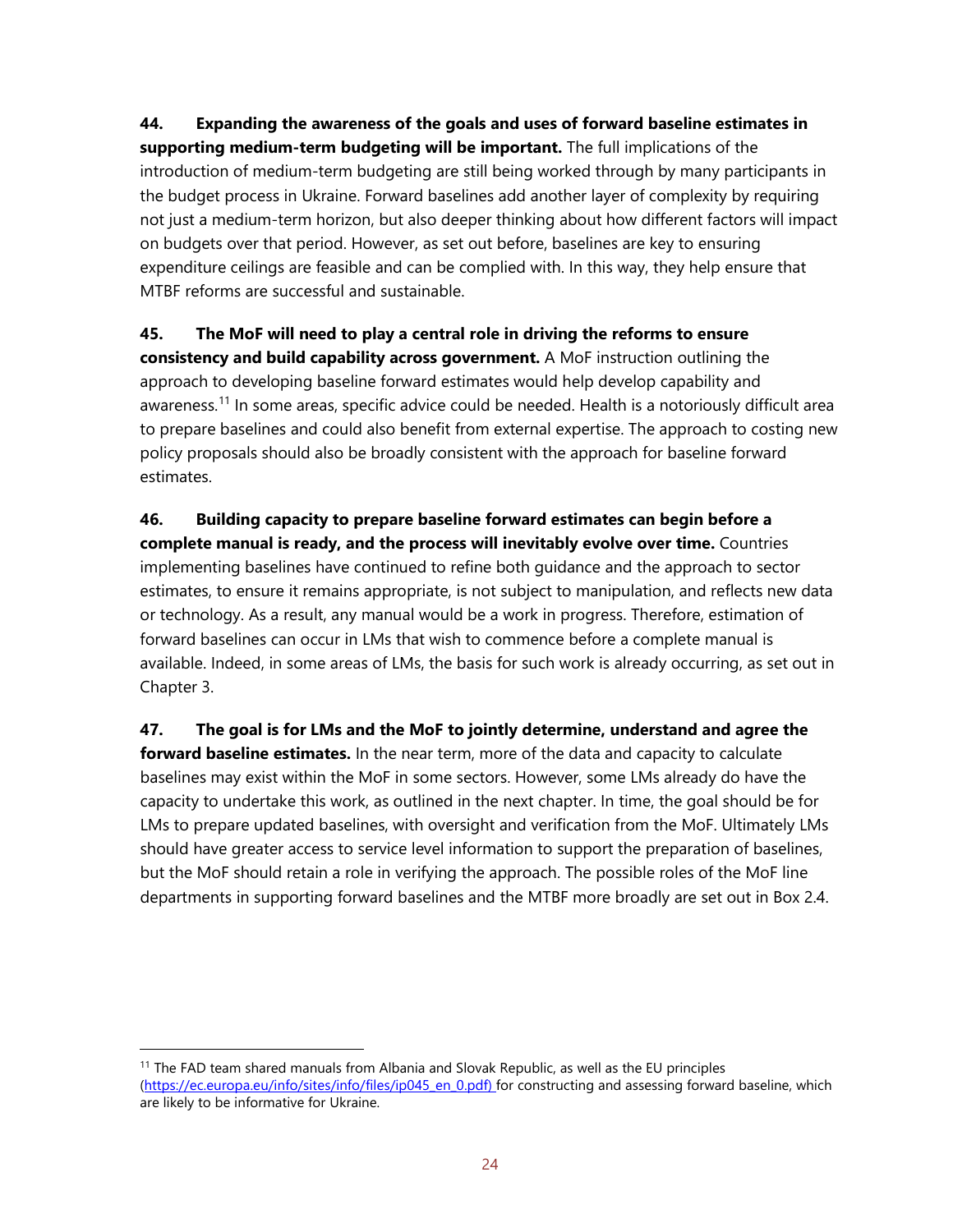#### **Box 2.4. Potential Roles of MoF Line Departments in Supporting Baseline Forward Estimates and Medium-Term Budgeting**

- Support the budget department in developing guidance on preparation of baseline forward estimates by contributing their sectoral expertise (and subsequent updates to the guidance).
- Support the production of expenditure baselines, working with LMs to build their capacity. A helpful first step could be discussions with the LMs to work through their programs and subventions and identify relevant price and volume drivers. Discussions could also cover the level at which it would be sensible to model baselines (as discussed in paragraph 36).
- Support LMs in identifying options for adjustments that may be required to current policies so that LMs can comply with expenditure ceilings and facilitate government decisions on these matters where needed. This includes cuts in activities and services where baselines exceed the ceilings; and new policies where baselines are below the ceilings (see Figure 2.2).
- Provide support to the MoF Budget Department in recommending updates to ceilings in the annual budget declaration process, based on their understanding of forward estimate baseline movements and pressures. 1/
- Continue to challenge the effectiveness and costing of proposals for new policies submitted in the budget process.

1/ Where baselines indicate that there is significant room under expenditure ceilings for particular KSUs, the MoF may propose reducing the ceilings for that KSU for redistribution to KSUs facing expenditure pressures they are unable to meet, or the MoF may propose a reduction in the aggregate expenditure ceiling through the annual budget declaration process.

### **D. Recommendations**

#### **Recommendation 2.1 Prepare guidelines for the preparation of forward baseline estimates that support the development of a consistent approach***.*

- The MoF should prepare instructions for the development of forward expenditure baseline estimates, setting out: their uses; the approach to their estimation; the process for their review and validation by the MoF; and a number of practical examples. Guidance should be issued by July 2020 so that KSUs have sufficient time to prepare their inputs for the 2021 Budget Declaration.
- In preparing the instructions, the budget department should consult with the MoF's line departments and LMs.

## **III. PREPARING BASELINES IN SELECT LINE MINISTRIES**

### **A. Ministry of Education and Science**

**48. The Ministry of Education and Science administers both budget programs and subventions.**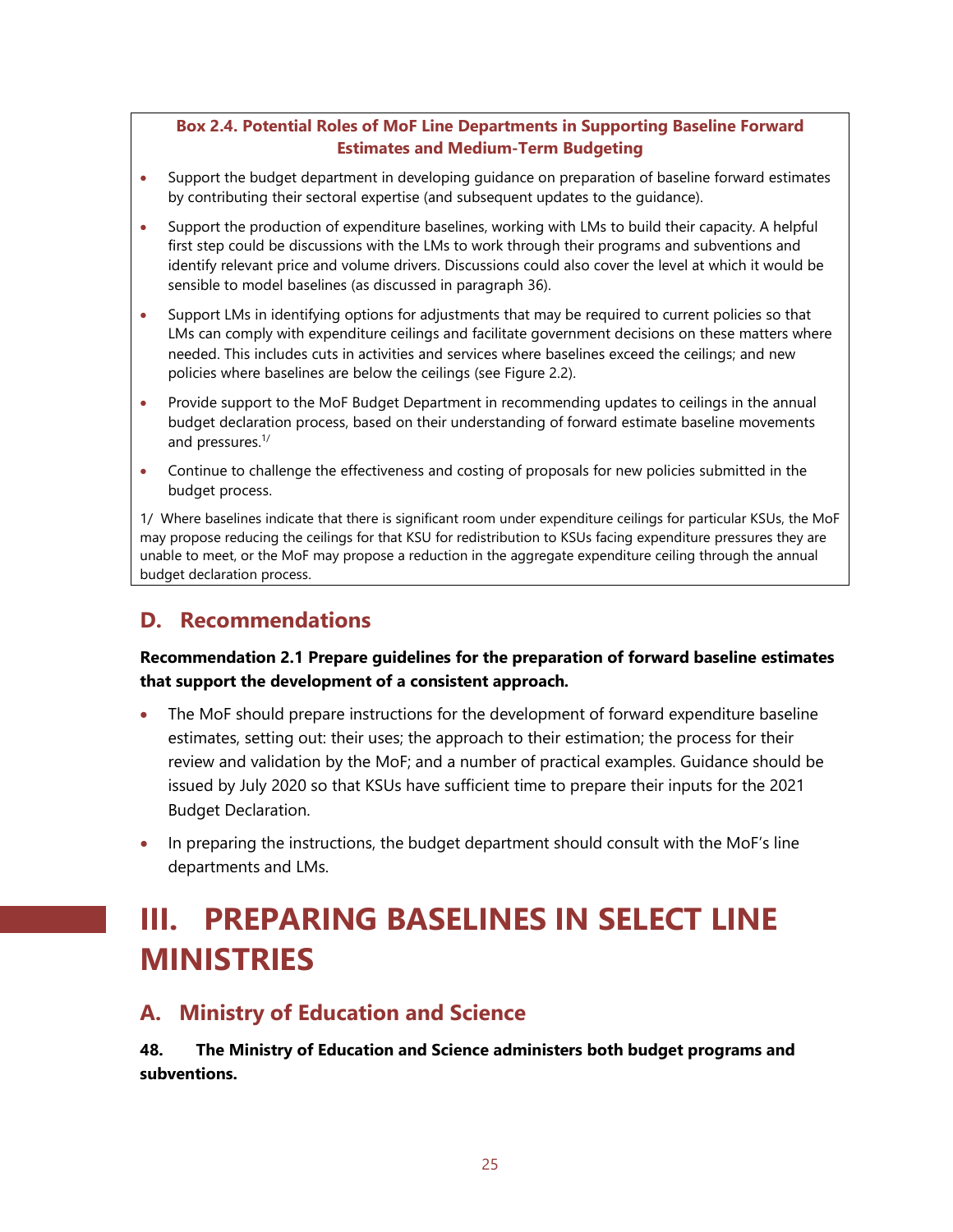- The largest budget programs are for education in universities and secondary education institutions that are the direct responsibility of the national government and for scientific research in universities apart from the Academies of Sciences.
- The largest subvention is for teachers' salaries in comprehensive schools that are the direct responsibility of sub-national levels of government. The subvention is calculated according to a legislated formula.
- Some further details on the Ministry's budget arrangements are presented in Annex IV.

#### **Current Approach**

#### **49. The Ministry undertakes projections of the cost of its budget programs and**

**subventions.** These projections are an input into the budget and medium-term fiscal projections prepared by the MoF and the ceilings agreed in the budget process.

#### **50. The Ministry's Strategic Directorate prepares cost projections for the subventions.**

The projections for the comprehensive education subvention are based on a legislated formula, which gives the parameters to be forecast.

- Of these parameters, the number of students by sub-national government area and class type is the only one forecast by the Strategic Directorate staff. The remaining parameters are either regulated or provided to the Ministry as part of the budget process.
- The number of students is forecast by estimating entry rates of students into the first year of the comprehensive system and exit rates after grade 9 to other parts of the education system such as vocational and technical training. These rates are estimated from historical trends. Movement between grades at intermediate levels and exits from the final year of the system are assumed to be 100 percent.
- Estimated entry rates are also compared with data on births as a check on whether the estimates are reasonable. Strategic Directorate staff anticipate receiving more information in future on pre-school enrolments, which will also assist with estimating entry rates.

#### **51. The Ministry's Budget Directorate prepares cost projections for the budget**

**programs.** The budget program projections for the budget year and the medium term are prepared according to step-by-step calculations specified in the budget proposal document. These calculations draw largely on parameters provided to the Ministry as part of the budget process or on historical data. The Budget Directorate staff are not required to forecast additional parameters or make judgments in the preparation of the core cost projections.

#### **Issues for Consideration**

**52. The Ministry's current approach to identifying the cost drivers of its budget programs and subventions is reasonable, but more detailed work to assess their robustness will be required in future.** The FAD team only discussed the approach taken to projecting costs for a limited number of higher education programs. Further work would be required to ensure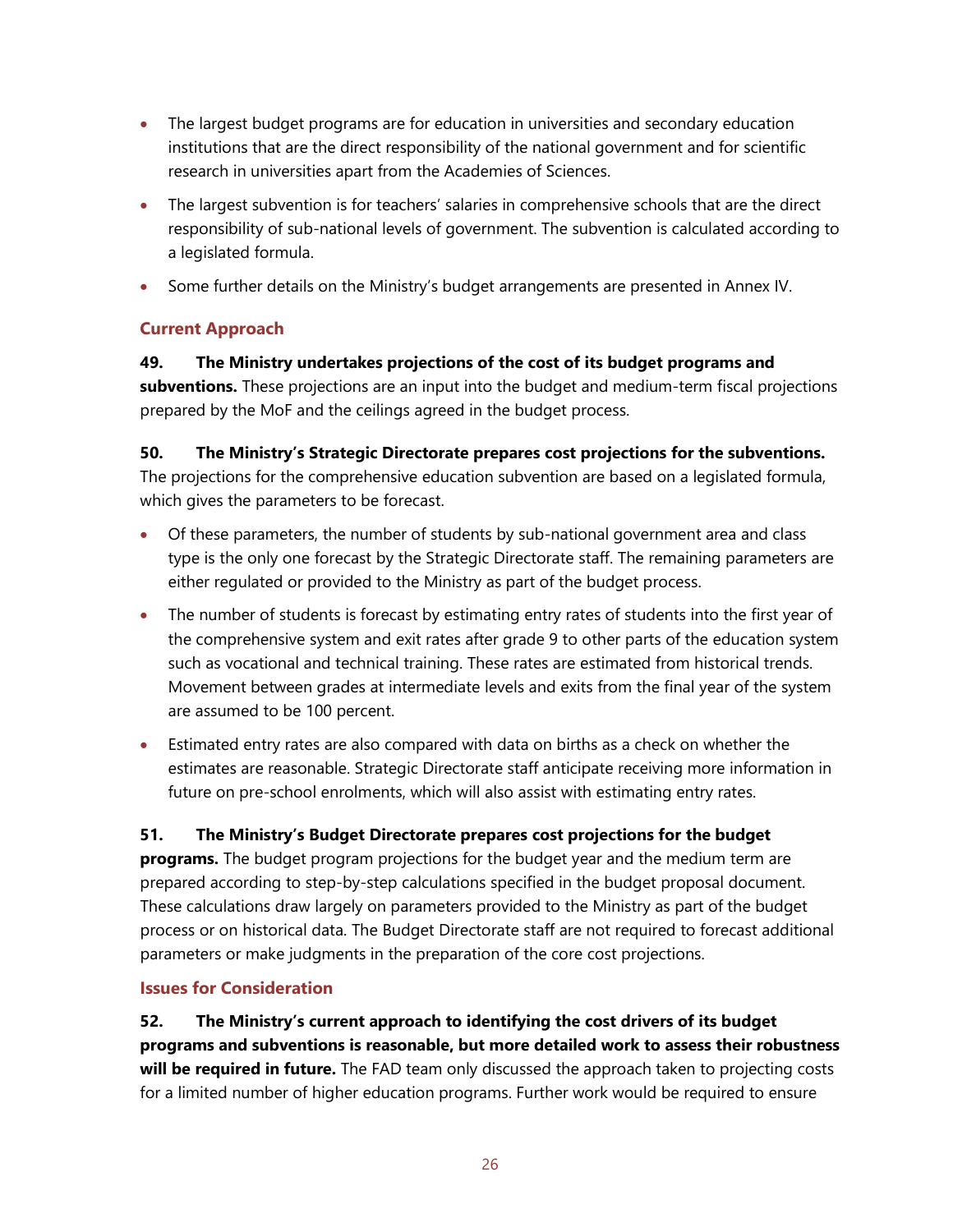that the cost drivers for government programs with variable costs are fully identified and that appropriate parameters are being applied. Further, the Ministry may wish to undertake an analysis of the sources of errors in its projections, particularly for the comprehensive education subvention and the larger budget programs, to test whether other projection techniques, such as the use of different parameters or demographic modelling, might give better results.

#### **53. Medium-term budgeting provides a stronger basis for the Ministry to plan its**

**future activities.** As the Ministry beds down its medium-term projections methodology, it should increasingly use the projections to assess the sustainability of its programs and subventions over the medium term against the ceilings allocated in the budget process. This information can be used by Ministers and the MoF to better understand the cost of government programs and their sustainability within the overall budget envelope and can inform actions the Ministry needs to take to ensure ceilings are met. An important first step in this process would be the construction of forward baselines following the methodology presented in Chapter 2.

**54. The Ministry may wish to review internal arrangements for medium-term budget planning to ensure relevant information is consolidated across the Ministry.** One option is to consider giving lead responsibility for medium-term budget analysis and planning to one area, possibly the Strategic Directorate with its link to policy prioritization, notwithstanding the current split of the projections function across two directorates. However, such an approach would require the fundamental disconnect between strategic prioritization and planning and budgeting to be addressed.

## **B. Ministry of Social Policy and Pension Fund**

**55. The budget of the Ministry of Social Policy funds the Pension Fund's deficit and some categories of pension top-ups and supplements.** The Pension Fund's main source of revenue is the single social contribution paid by employers, which passes through the MoF, but is not accounted for as a budget revenue or expense.

### **Current Approach**

**56. Staff of the Pension Fund and the relevant area of the Ministry of Social Policy prepare the cost projections for the Pension Fund.** These projections are an input into the budget and medium-term fiscal projections prepared by the MoF and the ceilings agreed in the budget process.

**57. Retirement pensions are calculated according to a legislated formula.** Major inputs into the formula are the retiree's length of work record and the average salary against which their contributions were paid to the Pension Fund. The minimum subsistence level, which is decided by government, is also an important parameter in establishing minimum levels for pension entitlements. Retirement pensions are indexed to an average of CPI growth and growth in the average salary of Pension Fund contributors.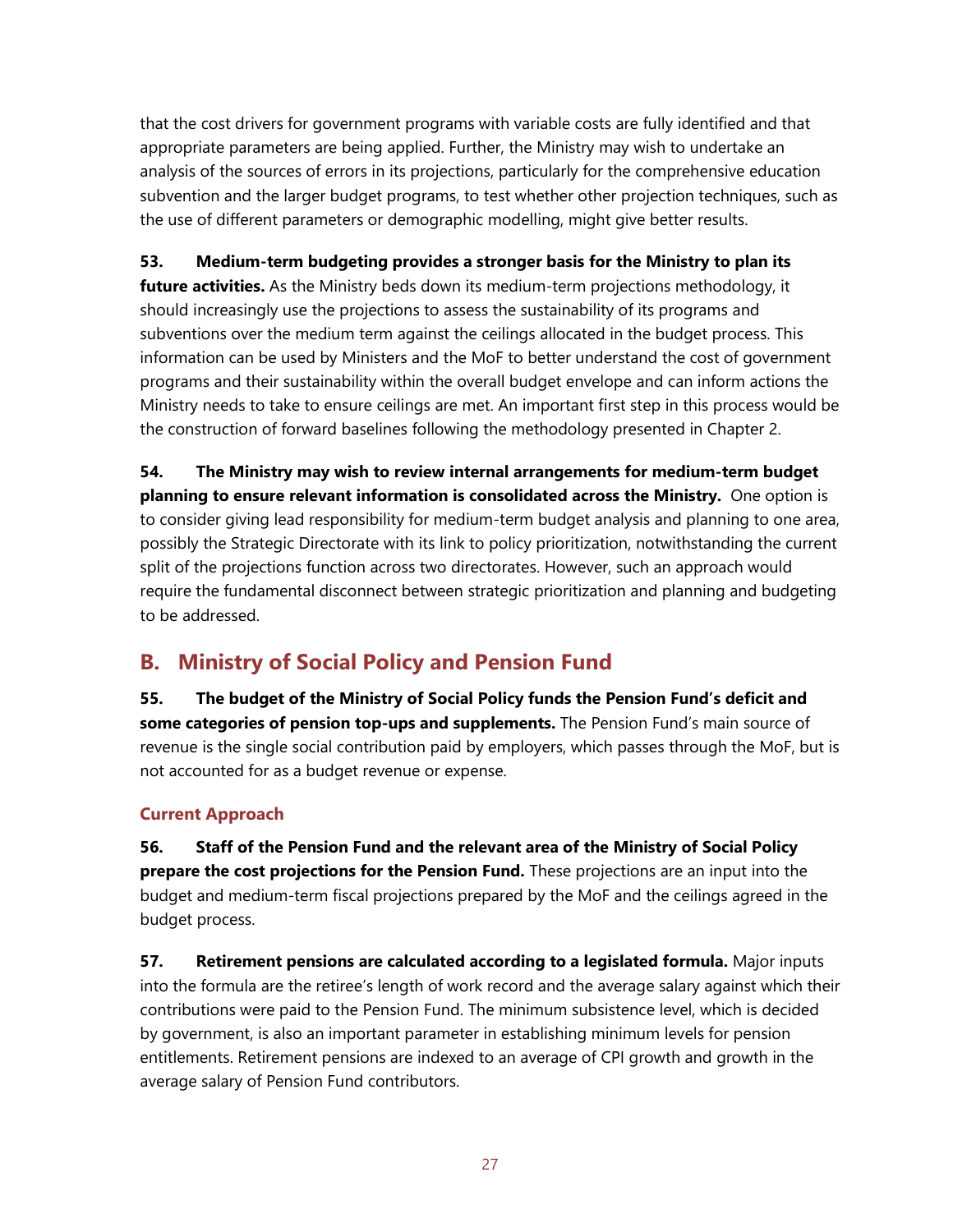#### **58. The process followed for estimating pension expenditure closely aligns with the process for preparing forward baseline estimates set out at Box 2.1.**

- The projections use the legislated formulas for new pension entitlements and pension indexation as a basis for the budget year and the medium term, along with estimates of pension eligibility and take-up.
- Of the major parameters used in the formula, forecast salary growth is given by the parameters provided to the Ministry as part of the budget process. The subsistence level is decided by government, typically late in the budget process, but is estimated by the Ministry of Social Policy in advance of the decision.
- The number of pensioners is projected by the Ministry and the Pension Fund. A significant amount of detail is known about existing pensioners (detailed on Pension Fund Form 6PF for all pensioners and for those that have taken up a pension in the past calendar year). These projections are based on trends for pension eligibility, pension take-up and death rates.
- The characteristics of new pensioners in terms of their length of work record and average contribution salary is also monitored and estimated by the Ministry and the Pension Fund. Detailed work records for Pension Fund contributors are available from 2004. These records will become increasingly useful to the projections methodology in future as they cover a greater proportion of retirees' working lives.

#### **Issues for Consideration**

#### **59. The approach to projecting the pension costs is sound, but deeper consideration of longer-term drivers will be increasingly important for the accuracy of ceilings in the forward years and to inform policy decisions.**

- The use of historical trends to estimate relevant parameters is likely to produce acceptable projections over the short run (especially if trends in the shift of parameters are also taken into account). Over a longer period, the use of demographic modelling and explicit assumptions on behavioral responses to changes in the pension system are likely to be more informative.
- This approach may be useful for the medium-term budget projections and would also be beneficial for policy costings if any further changes to the pension system were contemplated in future.
- In future, the Ministry should undertake an analysis of the sources of errors in the Pension Fund projections and whether alternative projection methodologies, such as the demographic modeling mentioned above, would have yielded better results.
- For pension funds in general, long-term modelling beyond the three-year term of Ukraine's MTBF is appropriate given the long-lived fiscal effects of the system. Long-term modelling was done in 2017 at the time of the last major reforms but would usefully be done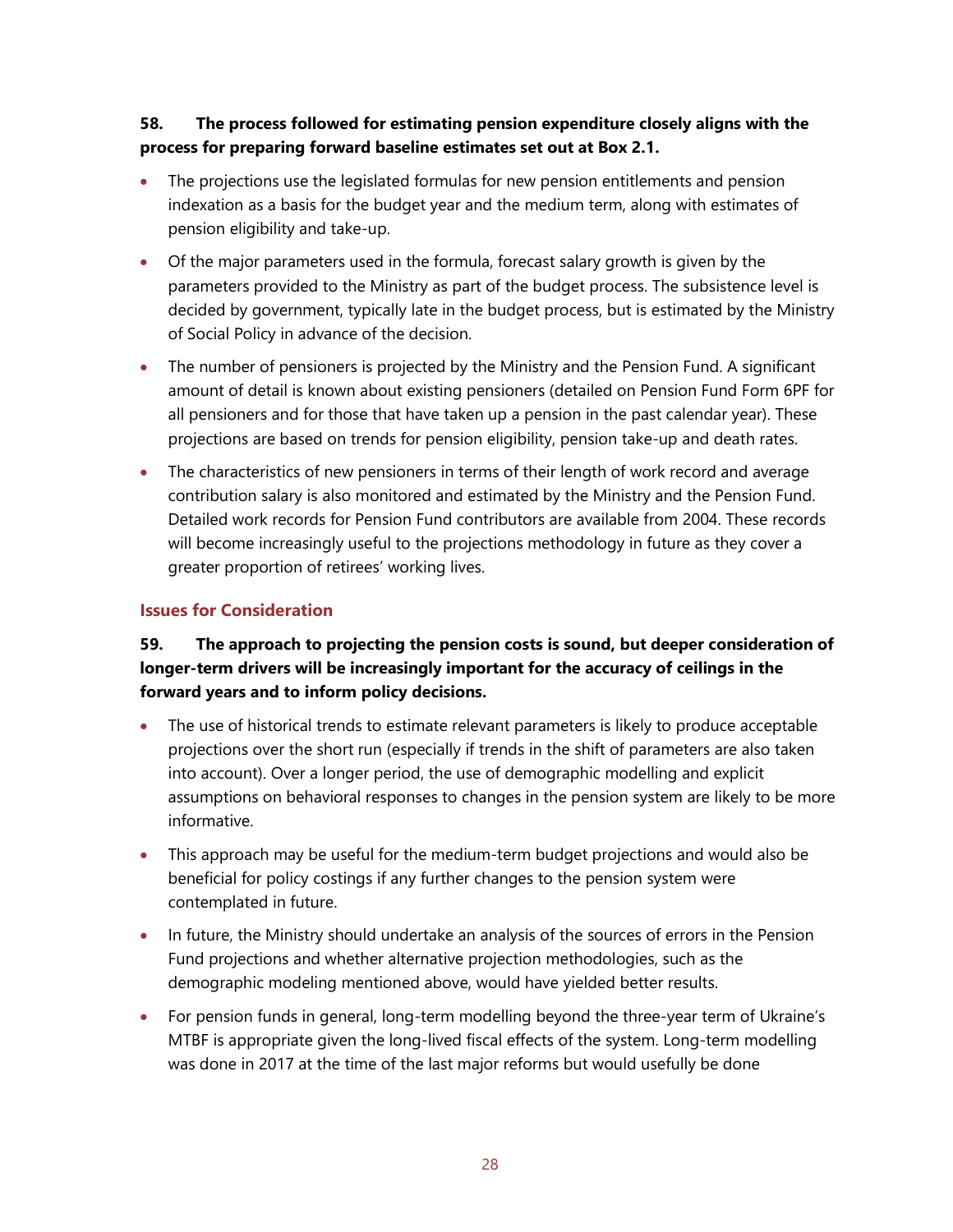periodically to continue to assess the system's likely fiscal impacts. One option for this would be to start to replicate the EU Ageing Report for Ukraine.

### **C. Recommendations**

**Recommendation 3.1. Spending ministries should further develop methodologies for medium-term baseline forward estimates.** The Ministry of Education and Science and Pension Fund should develop baseline forward expenditure estimates following the methodology presented in Chapter 2, to ensure regular assessments are made of the of the affordability of its programs and subventions within budget ceilings.

**Recommendation 3.2. The Ministry of Education and Science and the Ministry of Social Policy should analyze the sources of errors in medium-term projections and refine methodologies as appropriate.** 

**Recommendation 3.3. The Ministry of Education and Science and the Ministry of Social Policy should increase their use of demographic data and projections, including for periodic longer-term modelling of pension expenditure.**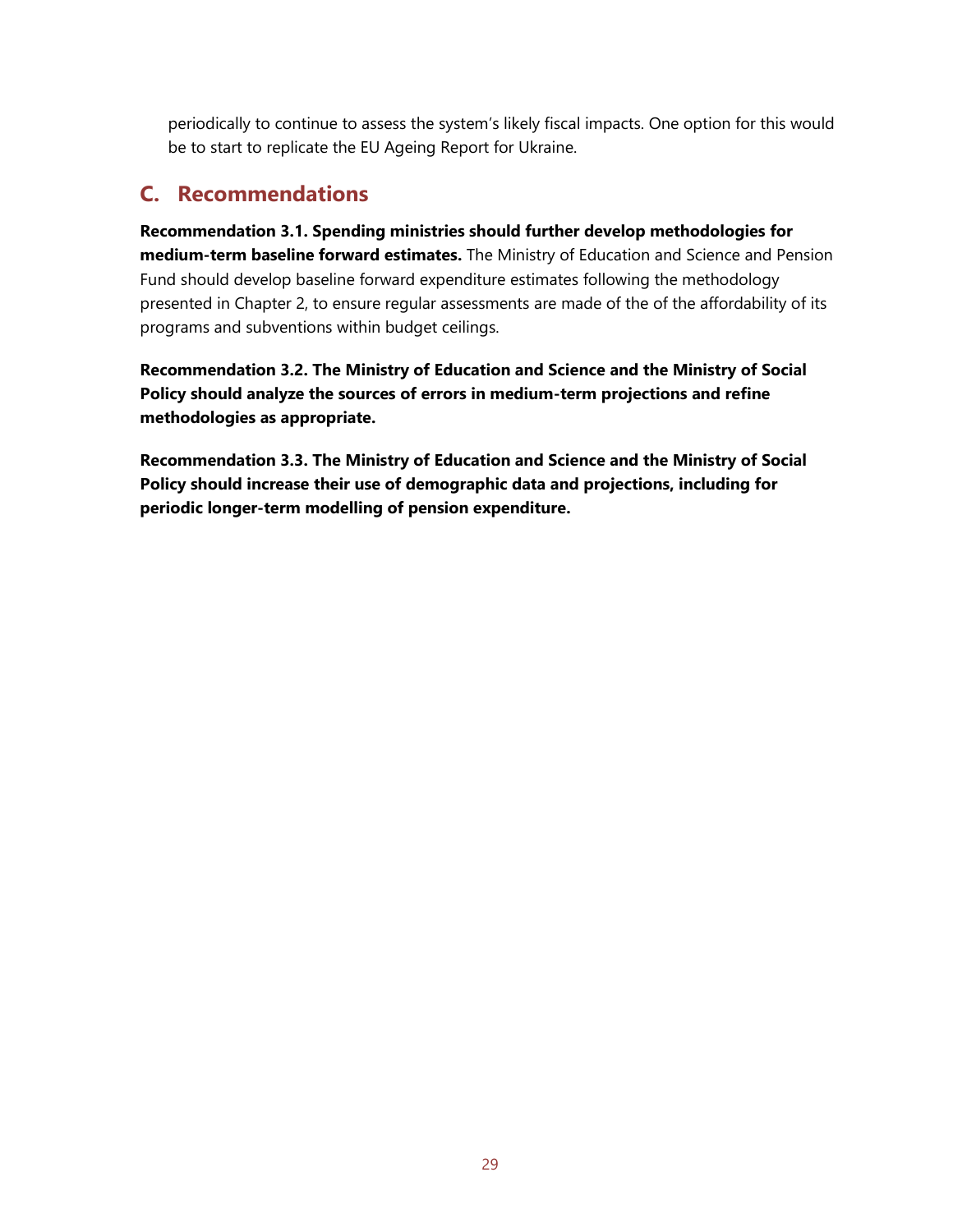## **Annex I. Example Tools, Techniques and Approaches for Conducting Spending Analysis**

The conduct of spending reviews requires expenditure to be examined from a range of different perspectives. Spending reviews should examine: (i) the r*elevance* of the program to determine how well it is aligned with government policy priorities; (ii) the *effectiveness* of different interventions (allocative efficiency) to assess how well programs and policies meet or contribute to their intended objectives; and (iii) the *efficiency* or cost-effectiveness of activities to determine whether similar outputs or outcomes could be achieved with fewer inputs or through the application of different productive processes (operational efficiency).

A mix of qualitative and quantitative data should be applied in the analysis. Qualitative data could include literature reviews (including lessons from other countries), laws, regulations, interviews with stakeholders and surveys/questionnaires, which could be designed and applied as part of the analysis. Quantitative data could include input data (such as financial and employment information) output data (such as the number of hospital beds or schools) outcome data (such as achievement of literacy rates, poverty goals, etc.).

Many methodologies can be used to shed light on the relationship between inputs, outputs and outcomes. Approaches often used are:

- Evaluation of historical developments in spending inputs and outputs or outcomes;
- Comparative analysis including comparisons across countries, regions, districts;
- Evaluation of the relationships between inputs and outputs or outcomes. The latter can use simple techniques such as unit costs, scatter plots, or correlations between inputs and outputs/outcomes, or more sophisticated statistical tools.

The table below presents some examples of questions to be asked and types of relatively simple approaches that can be usefully employed in the analysis stage of a spending review process.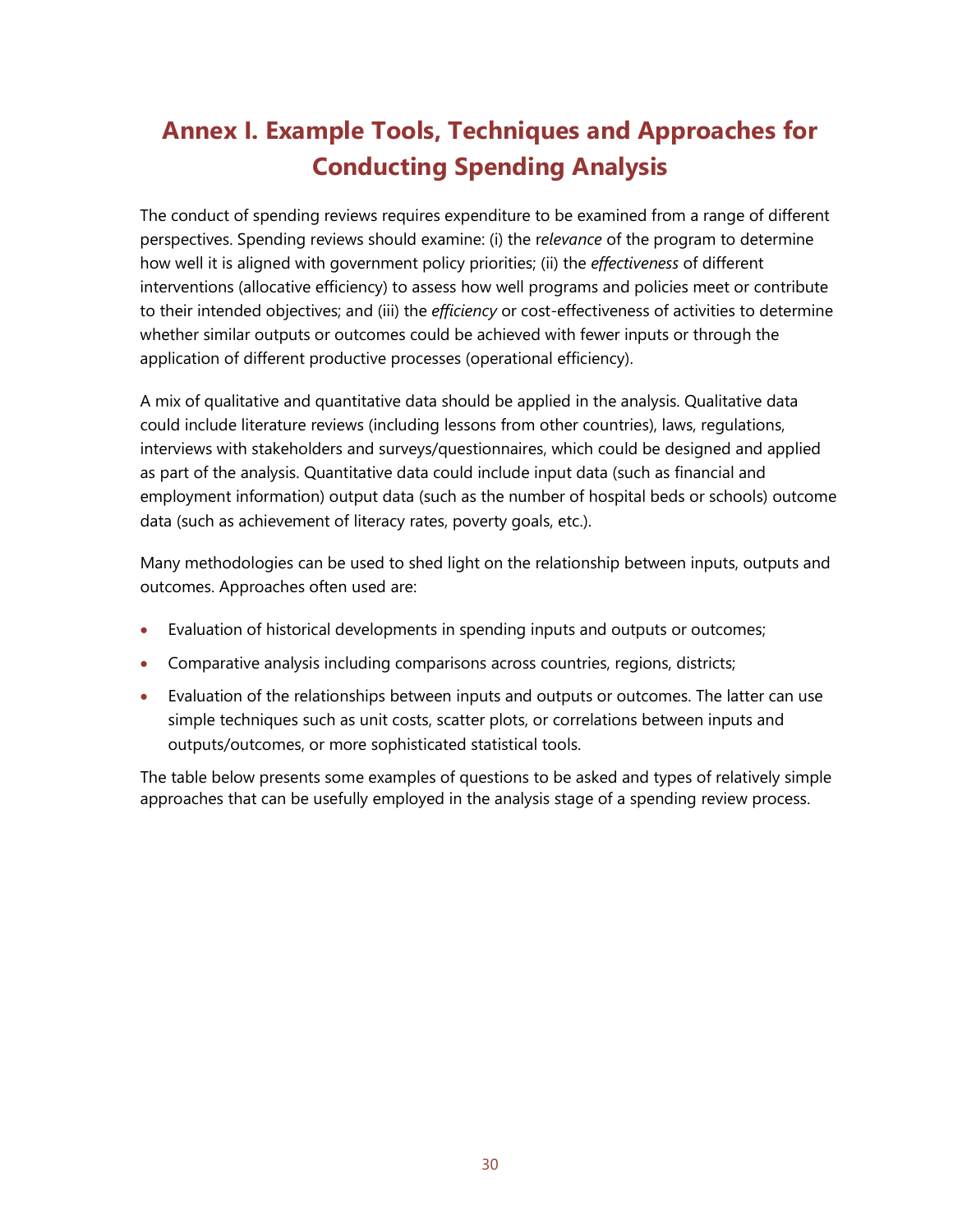| <b>Analysis</b>                                                                                | Question to ask in the analysis                                                                                                                                                                                                                                                                                                                                                                                        | Possible tools, techniques, approaches                                                                                                                                                                                                                                                                                                                                                                                                                                                                                                                                                                                                                                                                                                                                                                                              |
|------------------------------------------------------------------------------------------------|------------------------------------------------------------------------------------------------------------------------------------------------------------------------------------------------------------------------------------------------------------------------------------------------------------------------------------------------------------------------------------------------------------------------|-------------------------------------------------------------------------------------------------------------------------------------------------------------------------------------------------------------------------------------------------------------------------------------------------------------------------------------------------------------------------------------------------------------------------------------------------------------------------------------------------------------------------------------------------------------------------------------------------------------------------------------------------------------------------------------------------------------------------------------------------------------------------------------------------------------------------------------|
| <b>Spending description:</b>                                                                   |                                                                                                                                                                                                                                                                                                                                                                                                                        |                                                                                                                                                                                                                                                                                                                                                                                                                                                                                                                                                                                                                                                                                                                                                                                                                                     |
| Analysis of the scope<br>of the program or<br>activity<br><b>Spending and Output Analysis:</b> | What is the program focus?<br>$\bullet$<br>What is the public policy<br>$\bullet$<br>rationale for the spending<br>activity?<br>What are the objectives and<br>outputs of the spending<br>activity?                                                                                                                                                                                                                    | Program/activity description and strategic<br>objectives<br>Rationale of the program/activity<br>$\bullet$<br>Indication of whether the program/activity<br>is identified as strategic and/or a priority in<br>strategic and planning documents                                                                                                                                                                                                                                                                                                                                                                                                                                                                                                                                                                                     |
| Spending trends and                                                                            | What is the level of<br>$\bullet$                                                                                                                                                                                                                                                                                                                                                                                      | Spending analysis:                                                                                                                                                                                                                                                                                                                                                                                                                                                                                                                                                                                                                                                                                                                                                                                                                  |
| non-monetary<br>inputs                                                                         | spending?<br>Has spending been<br>$\bullet$<br>increasing or decreasing?<br>Are there sudden stops or<br>accelerations?<br>Have all spending<br>٠<br>components been growing<br>at the same pace?<br>Are there context factors to<br>٠<br>be accounted for (e.g.,<br>reforms of the<br>program/activity, changes in<br>input prices)?<br>What is the development in<br>۰<br>nonmonetary inputs (such as<br>personnel)? | Description of spending level (e.g.,<br>spending as percentage of GDP) and of its<br>changes over time<br>Decomposition of total expenditure by:<br>$\bullet$<br>economic category (e.g.,<br>٠<br>compensation of employees purchases<br>of goods and services, investment,<br>etc.)<br>" government level (central, local, social<br>security funds)<br>objectives, activities, actions cost<br>center or production unit<br>Growth rates of spending and spending<br>$\bullet$<br>components<br>Comparison of budget to actual<br>$\bullet$<br>expenditure for all components<br>Non-monetary inputs:<br>Development in number and composition<br>of employees<br>Number of staff allocated to<br>$\bullet$<br>program/activity<br>Input analysis<br>Average wage rates<br>Average administrative (overhead) cost per<br>employee |
| Outputs and<br>outcomes                                                                        | What are the outputs and<br>outcomes from the activity?<br>What areas have shown large<br>$\bullet$<br>growth in outputs over time?<br>What are the reasons behind<br>$\bullet$<br>the increases?                                                                                                                                                                                                                      | Average administrative cost per program<br>Developments in the volume of outputs<br>(e.g., number of applications processed in<br>a program, number of hospital admissions,<br>number of firms receiving subsidies,<br>number of students, number of m <sup>3</sup> of<br>water produced)<br>Developments in outcome indicators if<br>$\bullet$                                                                                                                                                                                                                                                                                                                                                                                                                                                                                     |
|                                                                                                |                                                                                                                                                                                                                                                                                                                                                                                                                        | possible (e.g., number of pupils achieving a<br>secondary education degree, literacy rates)                                                                                                                                                                                                                                                                                                                                                                                                                                                                                                                                                                                                                                                                                                                                         |
| <b>Efficiency and Effectiveness Analysis:</b>                                                  |                                                                                                                                                                                                                                                                                                                                                                                                                        |                                                                                                                                                                                                                                                                                                                                                                                                                                                                                                                                                                                                                                                                                                                                                                                                                                     |
| Assess the efficiency<br>of spending                                                           | Are outputs being provided<br>$\bullet$<br>in a cost-effective way?<br>How does spending compare<br>$\bullet$<br>to international benchmarks?                                                                                                                                                                                                                                                                          | Compare the average cost of delivering a<br>$\bullet$<br>unit of output across production units (e.g.,<br>schools or municipalities) that deliver the<br>same (or a similar) program<br>Compare the average cost to private<br>$\bullet$<br>producers that deliver a similar product or                                                                                                                                                                                                                                                                                                                                                                                                                                                                                                                                             |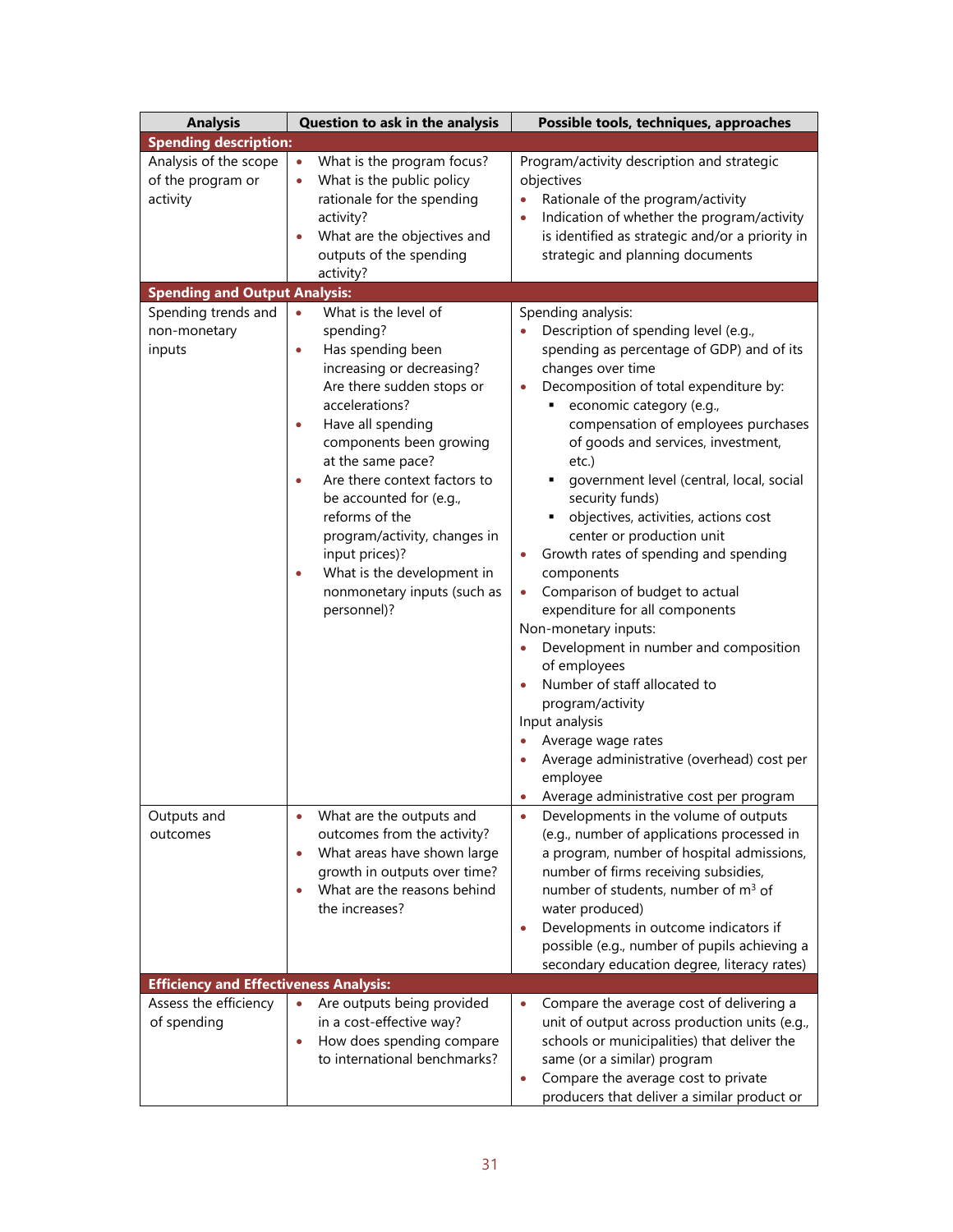| <b>Analysis</b>                            | Question to ask in the analysis                                                                                                                                                                                                                                                                                                                                                | Possible tools, techniques, approaches                                                                                                                                                                                                                                                                                                                                                                                                                                                                                                                                                                                                                                                                                                                                                                                                                                              |
|--------------------------------------------|--------------------------------------------------------------------------------------------------------------------------------------------------------------------------------------------------------------------------------------------------------------------------------------------------------------------------------------------------------------------------------|-------------------------------------------------------------------------------------------------------------------------------------------------------------------------------------------------------------------------------------------------------------------------------------------------------------------------------------------------------------------------------------------------------------------------------------------------------------------------------------------------------------------------------------------------------------------------------------------------------------------------------------------------------------------------------------------------------------------------------------------------------------------------------------------------------------------------------------------------------------------------------------|
|                                            | How does spending compare<br>when internally benchmarked<br>across the country?<br>How do costs vary between<br>$\bullet$<br>production units?<br>Can steps be taken to<br>provide the same activity at<br>lower cost?<br>Are there opportunities for<br>$\bullet$<br>greater user-pays?<br>Is there overlap or<br>$\bullet$<br>duplication with other<br>government programs? | service (e.g., the cost of a specific medical<br>procedure between private and public<br>hospitals)<br>Compare the average cost to the delivery<br>$\bullet$<br>of a similar product or service in other<br>countries<br>Identify distance from best performers<br>$\bullet$<br>(countries that display lower cost at the<br>same service level, or higher service level at<br>the same cost)<br>Examine utilization of staff work time and<br>$\bullet$<br>staff skill composition (e.g., how many<br>officers are allocated to a specific task<br>across districts)<br>Examine level and development of user-<br>charges or co-payments as a portion of<br>total cost and how those charges are<br>distributed between relevant groups<br>Identify activities and outputs of programs<br>aimed at similar objectives (including from<br>other ministries or levels of government) |
| Assess the<br>effectiveness of<br>spending | Are outcomes good?<br>$\bullet$<br>Does the activity meet the<br>$\bullet$<br>policy objectives?<br>Is the output delivered to the<br>$\bullet$<br>intended beneficiaries?                                                                                                                                                                                                     | Compare input/outcome indicators across<br>$\bullet$<br>countries, regions, districts, offices,<br>production units or programs (e.g. life<br>expectancy vs. per capita health<br>expenditure across countries, educational<br>achievements vs. spending per pupil across<br>countries, percent reduction in poverty gap<br>vs. spending across social assistance<br>programs).<br>Assess the portion of spending that<br>reaches the intended beneficiaries (value<br>of outputs to recipients compared to total<br>expenditure)<br>Assess achievement of KPIs                                                                                                                                                                                                                                                                                                                     |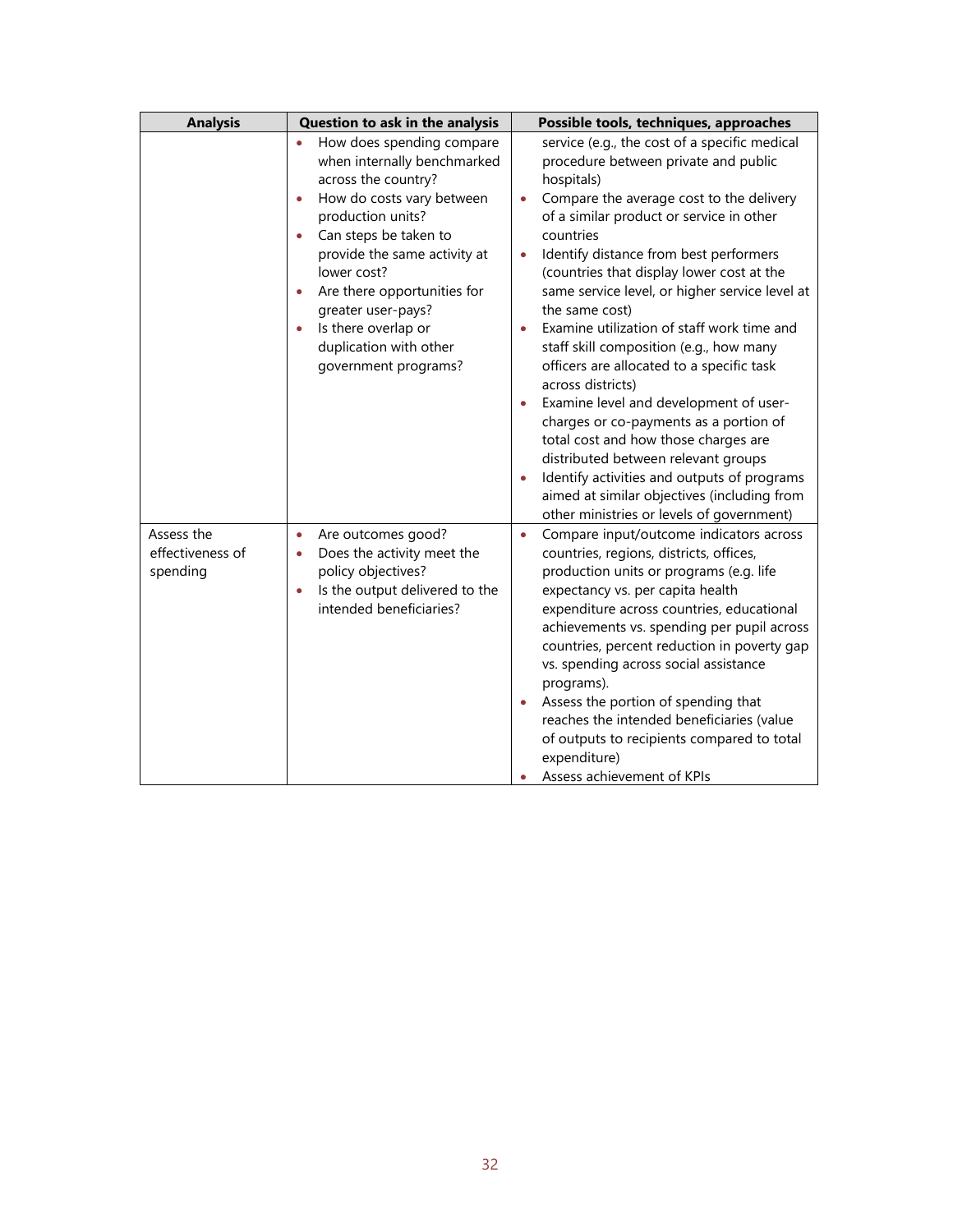## **Annex II. Generic Outline of a Spending Review Report**

#### **Table of Contents**

#### **Executive Summary**

- Context
- Overview of analysis and conclusions
- Summary of recommendations

#### **Section 1: Overview**

This section could include the following subsections:

- Motivation for review, goals, and scope
- Summary of programs supporting achievement of policy goals
- Overview of expenditure under review in aggregate and by program activity
- Summary of programs within scope of review, their policy rationale, objectives, and their outputs and impacts - this could also include discussion of recent trends in program expenditure and the key drivers of these trends as well as potential future pressures.
- Summary of reforms undertaken so far and remaining challenges
- Key issues to be considered by the spending review

#### **Section 2: Analysis of Efficiency and Effectiveness of Programs**

This section could include the following subsections:

- How spending compares to cross-country benchmarks including total expenditure, outputs delivered, outcome indicators
- Assessment of how well the spending is meeting policy objectives (*effectiveness*)
- Assessment of whether program is being delivered in a cost-effective way (*efficiency)*
- Discussion of whether there are duplicative programs intended to achieve similar objectives

The above section can utilize the approaches to analysis in Annex 1.

#### **Section 3: Policy Options**

This section should provide details of the policy options developed by the spending review and could include: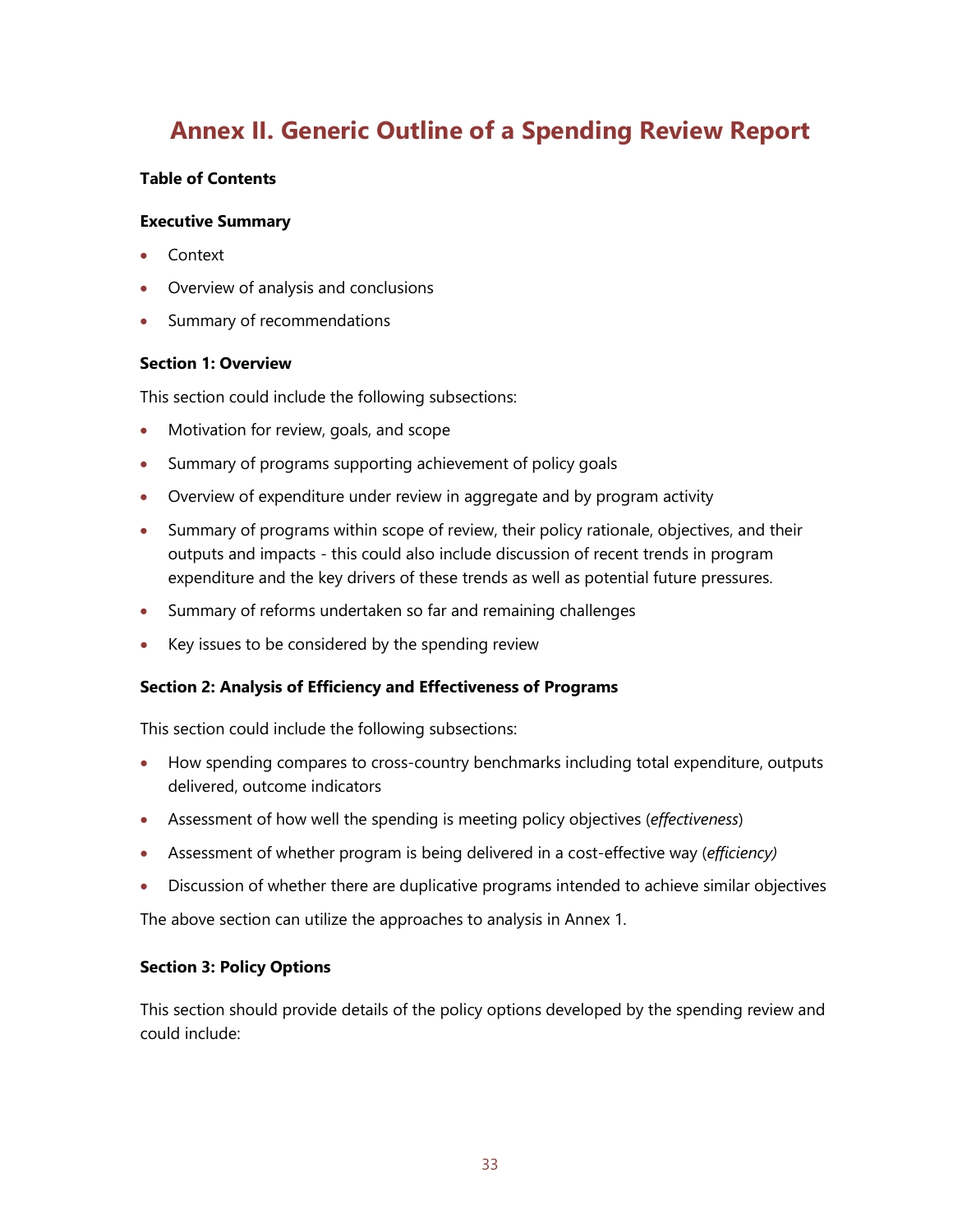- Description of each proposal covering: the rationale for the proposal; the main benefits (financial and non-financial); who will be affected by the policy and how; and, any other social and economic consequences;
- Implementation issues, including who should be involved in implementing the reform, timeframe required for implementation, whether legal or institutional changes are required or consultation with third parties and potential factors that could hinder reform implementation or the realization of benefits; and
- The detailed financial implications of options

#### **Section 4. Conclusions and Opinions of the Working Group**

- Opinion of the majority of the working group.
	- Here the majority of the working group might express opinion about the preferred policy options to be adopted and what, if any further investigation might be warranted.
- Opinions of the individual members of the working group not fully supporting the majority opinion.
	- This should include proposals for alternative policy options, if the majority proposals are not supported, or additional proposals not supported by the majority opinion, with the same level of supporting justification required above.
	- If majority opinions proposals are not supported, clearly explain the reasoning for this and draw attention to perceived risks or consequences.

#### **Appendices**

- a. Members of the working group
- b. Methodology of the quantitative analysis
- c. List of legal and other supporting documents (laws, decrees, regulations) where relevant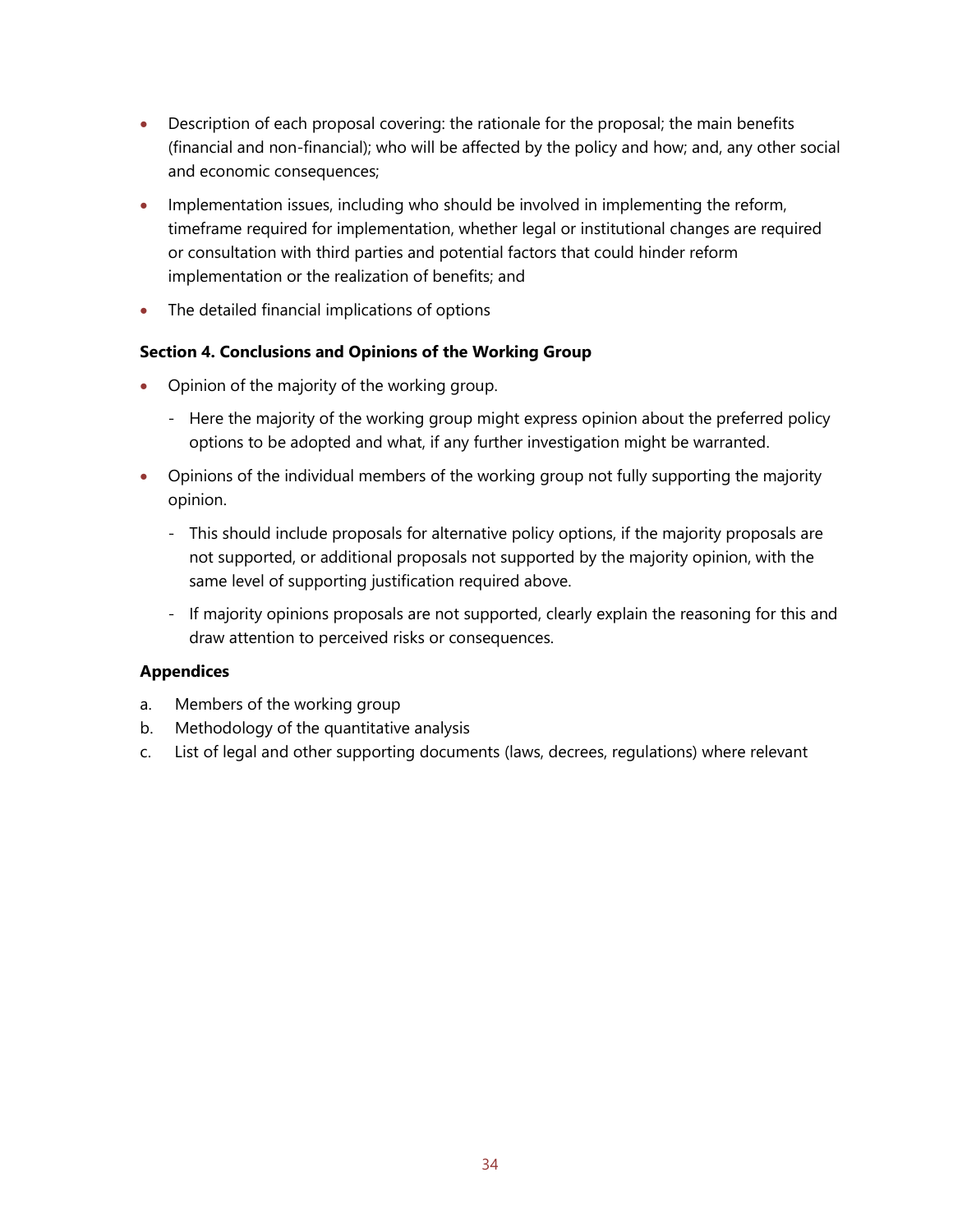## **Annex III. Progress in Implementing Budget Reforms**

| <b>Recommendation</b>                                                                                                                                                                                                                                                                                                                                                                                                                 | <b>Report</b>         | <b>Status</b>                                                                                                                                                                                                        |  |  |
|---------------------------------------------------------------------------------------------------------------------------------------------------------------------------------------------------------------------------------------------------------------------------------------------------------------------------------------------------------------------------------------------------------------------------------------|-----------------------|----------------------------------------------------------------------------------------------------------------------------------------------------------------------------------------------------------------------|--|--|
| <b>Medium-Term Budget Framework</b>                                                                                                                                                                                                                                                                                                                                                                                                   |                       |                                                                                                                                                                                                                      |  |  |
| Adopt amended Budget Code; adopt a CMU resolution detailing further technical aspects<br>relevant for medium-term budgeting                                                                                                                                                                                                                                                                                                           | (1), (3)              | Completed. Although CMU resolution might need<br>some refinement, but essentially done                                                                                                                               |  |  |
| Present the fiscal forecasts and the MTBF in a general government perspective; Provide a<br>discussion of the macroeconomic and fiscal outlooks in both qualitative and quantitative<br>terms, including the main drivers of the medium-term macro-fiscal projections                                                                                                                                                                 | (1), (2), (4)         | Largely completed. The Budget Declaration<br>contains some discussion of the macro forecasts,<br>but general government consideration and the<br>discussion of the main drivers, hence the big<br>picture is missing |  |  |
| Building the budget challenge capacity of MoF budget officers to scrutinize budget<br>requests during budget preparation                                                                                                                                                                                                                                                                                                              | (2)                   | Further improvement is needed                                                                                                                                                                                        |  |  |
| Limit overspending of the Special Fund and reduce the amount of earmarking revenues in<br>the state budget                                                                                                                                                                                                                                                                                                                            | (1)                   | Partly done, ceilings have been applied to the<br>special fund, although these are allowed to vary<br>with their revenues. Earmarking has not been<br>reduced.                                                       |  |  |
| Give LMs a stronger mandate to plan and manage portfolio finances, within the approved<br>LM ceiling, by requiring that they prioritize the requests of lower level spending units and<br>negotiate with the MoF on their behalf.                                                                                                                                                                                                     | (1), (2)              | Largely completed.                                                                                                                                                                                                   |  |  |
| Foster meaningful bilateral negotiations between the MoF and LMs on the ceilings and<br>explain the results in the Budget Declaration                                                                                                                                                                                                                                                                                                 | $(2)$ , $(4)$         | Just commenced.                                                                                                                                                                                                      |  |  |
| Clarify the ceilings characteristics.                                                                                                                                                                                                                                                                                                                                                                                                 | (1), (2), (4)         | Done to a large extent through the BCU<br>amendments.                                                                                                                                                                |  |  |
| Develop a model for technical adjustments.                                                                                                                                                                                                                                                                                                                                                                                            | (1), (2), (4)         | Not yet done                                                                                                                                                                                                         |  |  |
| Transparently disclose ceiling revisions; Report and explain deviations in a standardized<br>way; Reconcile and explain deviation among documents (macro-fiscal forecasts and<br>expenditure ceilings against previous vintage, draft budget law against budget declaration,<br>final accounts against adopted budget)                                                                                                                | (1), (2), (4)         | Not yet applicable                                                                                                                                                                                                   |  |  |
| Develop a forward-baseline-estimates methodology for the state budget in the MoF;<br>Quantify the budgetary impact of new policies at the KSU level; Develop rules and<br>procedures to estimate the medium-term impact of new policies on subnational finances;<br>Separately disclose the baseline and target scenarios; Provide training on the FBE<br>methodology to KSUs; Apply the methodology to the Strategic Budget Document | (1), (2), (3),<br>(4) | Not yet initiated.                                                                                                                                                                                                   |  |  |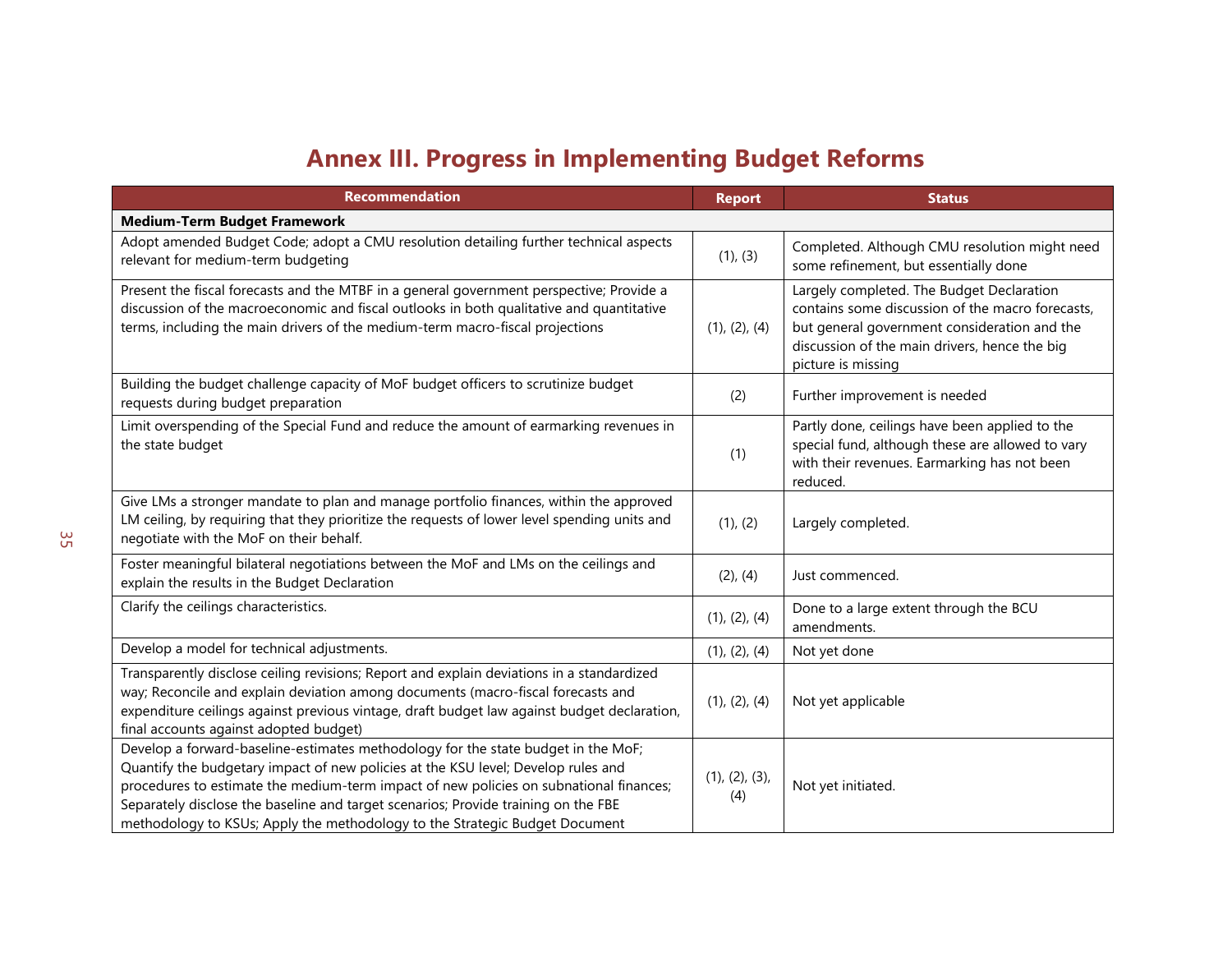| <b>Recommendation</b>                                                                                                                                                                                                                                                                                                                                                                                                                                                                                                       | <b>Report</b> | <b>Status</b>                                                                                                               |
|-----------------------------------------------------------------------------------------------------------------------------------------------------------------------------------------------------------------------------------------------------------------------------------------------------------------------------------------------------------------------------------------------------------------------------------------------------------------------------------------------------------------------------|---------------|-----------------------------------------------------------------------------------------------------------------------------|
| To strengthen the information base for policy prioritization, require LMs to report progress<br>against key performance indicators in their budget submissions and end-year reports.                                                                                                                                                                                                                                                                                                                                        | (2)           | Reform in progress                                                                                                          |
| Modify the draft law on strategic planning to accommodate sector strategies, covering the<br>strategic planning requirements of more than one 'central executive authority' where their<br>respective services are sufficiently related to one another; Overhaul the existing strategic<br>planning guidelines in line with the new draft law and with good practice in sector strategy<br>formulation                                                                                                                      | (4)           | Not done                                                                                                                    |
| <b>Fiscal Risk Analysis and Disclosure</b>                                                                                                                                                                                                                                                                                                                                                                                                                                                                                  |               |                                                                                                                             |
| Broaden FRMD's mandate cover all material fiscal risks; Transfer oversight of financial and<br>commercial operations from the FRMD to supervisory boards, as established                                                                                                                                                                                                                                                                                                                                                    | (1)           | The mandate was broadened, but the oversight<br>function wasn't transferred                                                 |
| Undertake and publish sensitivity analysis especially for macro-fiscal variables and SOE<br>sector                                                                                                                                                                                                                                                                                                                                                                                                                          | (1)           | Not done                                                                                                                    |
| Undertake and publish debt sustainability analysis                                                                                                                                                                                                                                                                                                                                                                                                                                                                          | (1)           | Partly completed. Analysis of risks around debt<br>portfolio included in Budget Declaration and Debt<br>Management Strategy |
| Amend BCU to incorporate fiscal risk management functions and a fiscal risk statement                                                                                                                                                                                                                                                                                                                                                                                                                                       | (1), (3)      | Done                                                                                                                        |
| <b>Publish initial FRS</b>                                                                                                                                                                                                                                                                                                                                                                                                                                                                                                  | (1)           | Done                                                                                                                        |
| Design or refine the necessary methodologies and incorporate into the Fiscal Risk<br>Statement analysis of Macroeconomic risks; risks related to Public debt; Financial Sector;<br>SOEs and guaranties                                                                                                                                                                                                                                                                                                                      | (4)           | Not done                                                                                                                    |
| <b>Spending Reviews</b>                                                                                                                                                                                                                                                                                                                                                                                                                                                                                                     |               |                                                                                                                             |
| Develop a spending review manual setting the framework and objectives of the spending<br>reviews, clearly laying out the different phases of the review (data collection, analysis, and<br>policy development), providing guidance on how to conduct analysis and develop<br>proposals, and providing templates and instruction for final outputs; Launch the second<br>round of spending reviews in early 2019 for completion in early 2020, with proposals<br>available for potential incorporation into the 2021 budget. | (4)           | Done, refinements to be expected after the<br>second round                                                                  |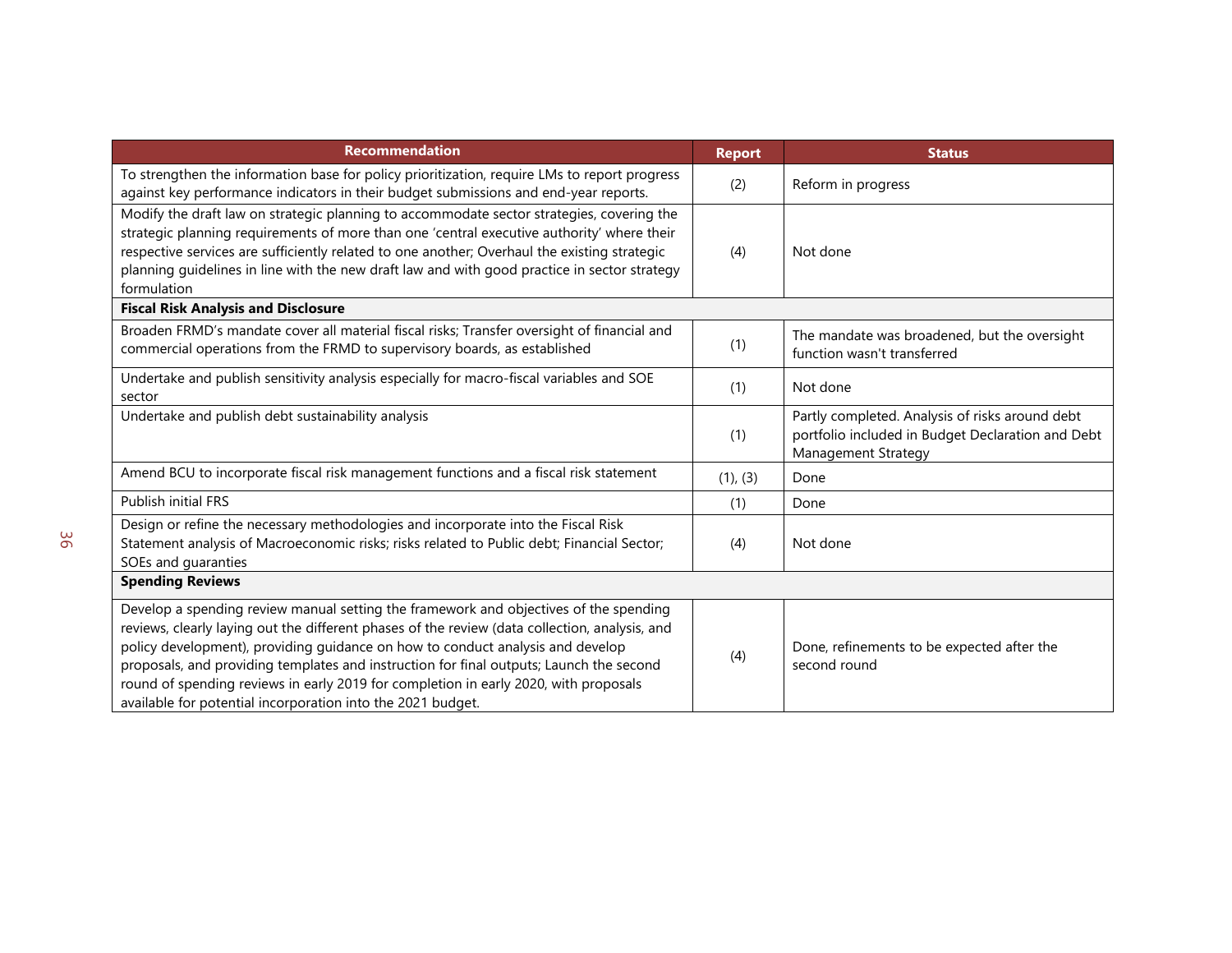| <b>Recommendation</b>                                                                                                                                                                                                                                                     | <b>Report</b> | <b>Status</b>                                                                                                                                                                             |
|---------------------------------------------------------------------------------------------------------------------------------------------------------------------------------------------------------------------------------------------------------------------------|---------------|-------------------------------------------------------------------------------------------------------------------------------------------------------------------------------------------|
| <b>Public Investment Management</b>                                                                                                                                                                                                                                       |               |                                                                                                                                                                                           |
| Establish the legal basis for commencing with multi-annual commitments for capital<br>projects, up to a defined level and subject to agreement with the MoF; Assess the<br>supporting requirements needed to establishment an effective multi annual commitment<br>system | (4)           | Not done                                                                                                                                                                                  |
| Develop a National Infrastructure Strategy                                                                                                                                                                                                                                | (1)           | Not done. Although this is outside the roles of the<br>MoF. The Ministry of Economic Development and<br>Trade is responsible or the formation and<br>implementation of investment policy. |
| Set up an investment planning unit                                                                                                                                                                                                                                        | (1)           | Not done                                                                                                                                                                                  |
| Create a single online database of information for all investment projects.                                                                                                                                                                                               | (1)           | Not done                                                                                                                                                                                  |
| Extend project appraisal and selection approach to all major national public investments                                                                                                                                                                                  | (1)           | Reform in progress                                                                                                                                                                        |

Note:

(1) FAD - Strengthening Public Financial Management (May 2017)

(2) FAD – Medium-Term Budget Framework and Fiscal Risk Statement (July 2017)

(3) FAD – Fiscal Decentralization and Legal Framework for Fiscal Risk Management and Medium-term Budgeting (December 2017)

(4) FAD – Strengthening Budget Formulation and Fiscal Risk Management (January 2019)